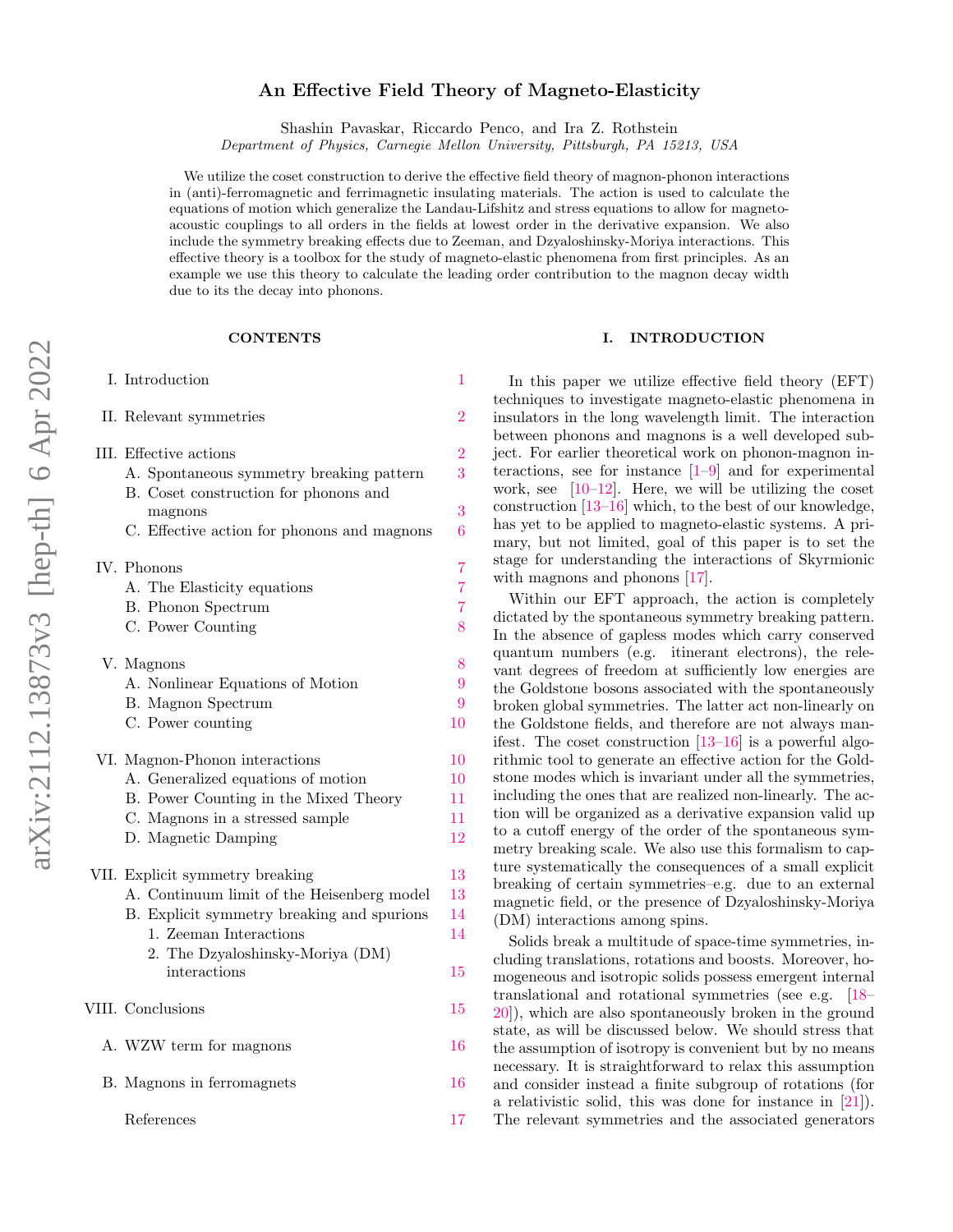are given in Table [I.](#page-1-2) The resulting symmetry breaking pattern is summarized in Eq. [\(2\)](#page-2-2).

Magneto-elastic interactions are characterized by a multitude of scales, and the derivative expansion can be implemented in different ways depending upon whether or not there are hierarchies among them. We will refer to these possible choices as different power counting schemes. For simplicity of presentation we will make a simple choice of scales. Exploring other hierarchies can be achieved by minor variations. Our EFT approach can in principle predict a large number of effects from first principles. Here, we will only focus on a set of illustrative observables calculated in a particular power counting scheme.

*Conventions:* we will work in units such that  $\hbar = 1$ . Lowercase indices  $a, b, c, \dots$  run over 1, 2, lowercase indices  $i, j, k, \ldots$  run over the number of spatial dimensions, while uppercase indices  $A, B, C, \dots$  run over 1, 2, 3. We use  $(-, +, +, +)$  as the metric convention. Our conventions for (anti-)symmetrization of indices are  $A_{(ij)} =$  $\frac{1}{2}(A_{ij} + A_{ji})$  and  $A_{[ij]} = \frac{1}{2}(A_{ij} - A_{ji}).$ 

## <span id="page-1-0"></span>II. RELEVANT SYMMETRIES

Given the non-relativistic nature of the system we are considering, the appropriate space-time symmetry group is the Galilean group, which is comprised of time and spatial translations, spatial rotations, Galilean boosts, and total mass (or, equivalently, particle number). As we will discuss at length below, the spontaneous breaking of Galilean invariance, places non-trivial constraints on the dynamics of the system, which in turn enhances predictive power.

Our system also admits a number of internal symmetries including spin rotations and, if we restrict ourselves to homogeneous and isotropic systems, an emergent internal  $ISO(d)$  symmetry [\[20\]](#page-16-9) (in d spatial dimensions) whose implementation will be discussed in the next section.

All these continuous symmetries and their corresponding generators are summarized in Table [I.](#page-1-2) The generators satisfy an algebra whose only non-vanishing commutators are

$$
[L_i, K_j] = i\epsilon_{ijk}K_k, \t [L_i, P_j] = i\epsilon_{ijk}P_k,
$$
  
\n
$$
[K_i, H] = -iP_i, \t [K_i, P_j] = -iM\delta_{ij},
$$
  
\n
$$
[Q_i, T_j] = i\epsilon_{ijk}T_k, \t [Q_i, Q_j] = i\epsilon_{ijk}Q_k
$$
  
\n
$$
[S_A, S_B] = i\epsilon_{ABC}S_C. \t [L_i, L_j] = i\epsilon_{ijk}L_k
$$
  
\n(1)

Notice in particular that the internal symmetry generators  $Q_i$ ,  $S_A$  and  $T_i$ , commute with all the generators of the Galilei group, as befits the generators of internal symmetries.

| <b>Symmetries</b>     | Generators      |
|-----------------------|-----------------|
| Time translations:    | H               |
| Spatial translations: | $P_i$           |
| Spatial rotations:    | $L_i$           |
| Galilean boosts:      | $K_i$           |
| Total mass:           | M               |
| Spin rotations:       | $S_A$           |
| Homogeneity:          | $T_i$           |
| Isotropy:             | $\mathcal{Q}_i$ |

<span id="page-1-2"></span>TABLE I. Relevant symmetries of lattice of spins in three spatial dimensions in the continuum limit. Some of these symmetries may be spontaneously and/or explicitly broken.

|                 | $Generators   Parity   Time-reversal$ |
|-----------------|---------------------------------------|
| Н               |                                       |
| $P_i$           |                                       |
| $L_i$           |                                       |
| $K_i$           |                                       |
| $\cal M$        |                                       |
| $S_A$           |                                       |
| $\mathcal{T}_i$ |                                       |
| $Q_i$           |                                       |

<span id="page-1-3"></span>TABLE II. Transformation properties of various symmetry generators under parity and time-reversal. Each generator X in the first column transforms as  $iX \to \pm iX$  with the appropriate sign shown in the second and third column.

Discrete symmetries such as parity and time-reversal will also play an important role in what follows. The transformation properties of the above generators under these symmetries are listed in Table [II.](#page-1-3) Under parity and time-reversal, each generator  $X$  in the first column transforms as  $iX \rightarrow \pm iX$  with the appropriate sign shown in the second and third column. A factor of " $i$ " was included in these transformation rules for later convenience, to more easily account for the fact that timereversal is implemented in a way that is anti-linear and anti-unitary (as opposed to parity, which is linear and unitary). Notice however that our transformation rules are equivalent to the ones that some readers may already be familiar with. For instance, the transformation rule of the spin  $S_A$  under time reversal, which we write as  $iS_A \rightarrow iS_A$ , is equivalent to  $S_A \rightarrow -S_A$  owing to the anti-linear nature of time-reversal.

## <span id="page-1-1"></span>III. EFFECTIVE ACTIONS

<span id="page-1-4"></span>In this section, we will discuss the way in which the symmetries are realized in (anti-)ferromagnets and ferrimagnets. We first address how some of these symmetries are spontaneously broken, and derive the effective action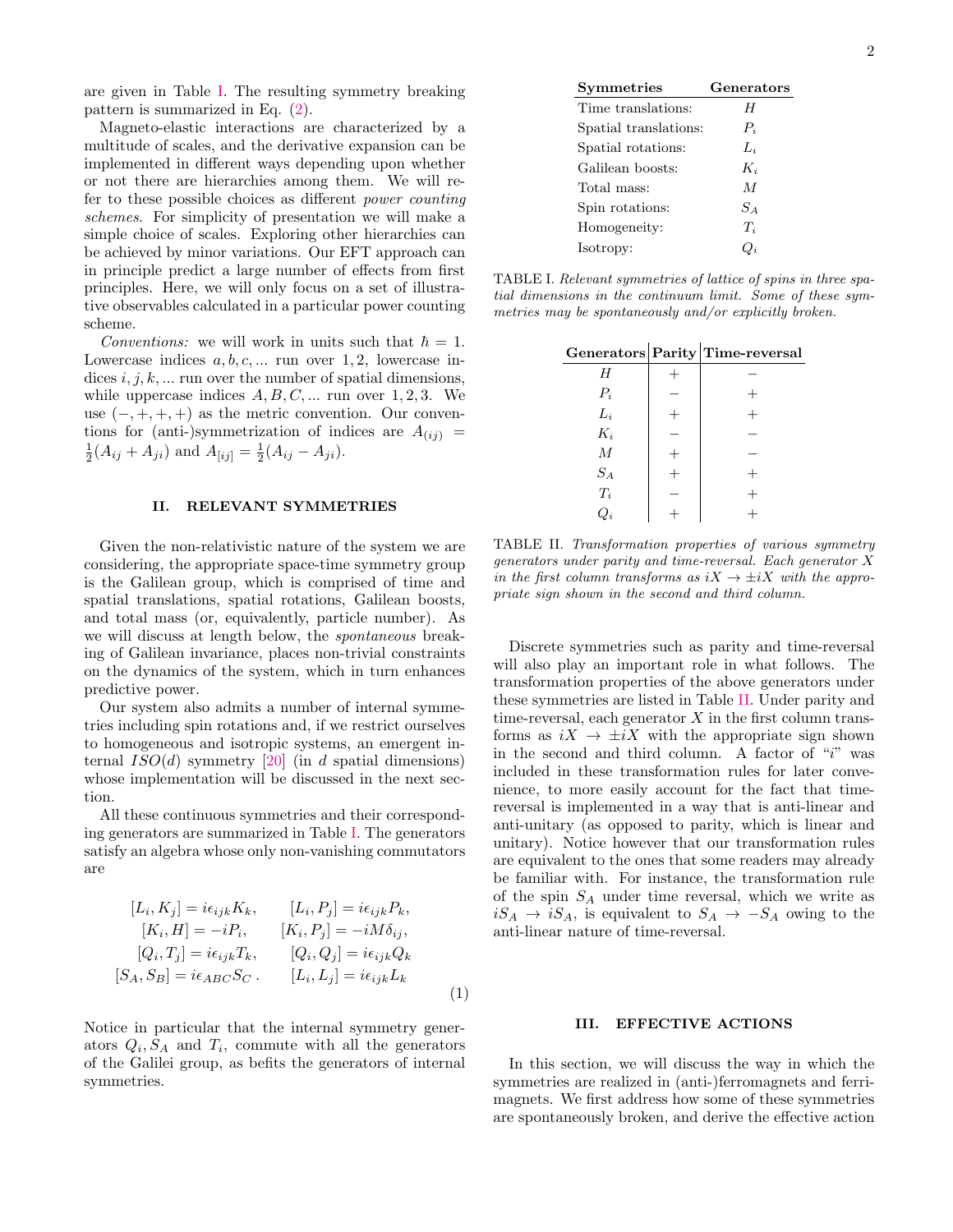for the ensuing Goldstone modes. A discussion of explicit symmetry breaking is postponed until Section [VII.](#page-12-0)

### <span id="page-2-0"></span>A. Spontaneous symmetry breaking pattern

The full symmetry group will be denoted by G with elements g, while the unbroken subgroup will be denoted by  $H$  with elements  $h$ . The vacuum manifold corresponds to the coset  $G/H$ . (Anti-)ferromagnets and ferrimagnets have the same symmetry breaking pattern save for time reversal, as depicted in Figure [1.](#page-2-3) Including lattice effects, all three cases possess the following spontaneous breaking pattern:

<span id="page-2-2"></span>
$$
unbroken = \begin{cases} H \\ P_i + T_i \equiv \bar{P}_i \\ L_i + Q_i \equiv \bar{L}_i \,, & broken = \begin{cases} K_i \\ T_i \\ Q_i \\ S_1, S_2 \equiv S_a \end{cases} \,, \end{cases} \tag{2}
$$

where we have assumed the spins to be oriented along the "3" direction. This pattern describes all the spin configurations in Figure [1.](#page-2-3) The distinction between these cases can be understood by recalling that  $S_A \rightarrow -S_A$  under time-reversal. Thus, the first configuration (ferromagnets) maximally breaks time-reversal invariance, the second one (antiferromagnets) preserves it, and the last one (ferrimagnets) once again breaks it, but in a more "gentle way", as the amount of breaking is controlled by the difference between the magnitude of the spins pointing upward and those pointing downwards. In other words, time-reversal gets restored in the limit where these spins have the same magnitude. As is well known, the fate of time-reversal invariance turns out to have a significant effect on the spectrum of gapless modes (see  $e.g.$  [\[22\]](#page-16-11)), which will be discussed in Section [V B.](#page-8-1)

At this stage, it is worth pointing out that, since  $T_i$ and  $Q_i$  are spontaneously broken,  $P_i$  and  $L_i$  must be as well in order for the linear combinations  $\overline{P}_i$  and  $\overline{L}_i$ to remain unbroken. In fact, broken generators are always defined only up to the addition of unbroken ones. The broken generators listed above are just one particular choice of bases for the coset space of broken symmetries. Moreover, since some of these are space-time symmetries, not all the broken generators in our basis will give rise to Goldstone modes [\[23\]](#page-16-12). As we will see, phonons and magnons are the only Goldstone modes associated with the symmetry breaking pattern in Eq. [\(2\)](#page-2-2).

### <span id="page-2-1"></span>B. Coset construction for phonons and magnons

Starting from the symmetry breaking pattern [\(2\)](#page-2-2), there exists a systematic procedure, known as the coset construction, [\[13](#page-16-5)[–16\]](#page-16-6) to write down a low energy effective action for the Goldstone modes. A modern and concise



<span id="page-2-3"></span>FIG. 1. Schematic representation of the ground state spin configuration of  $(a)$  ferromagnets,  $(b)$  antiferromagnets, and  $(c)$  ferrimagnets.

review of this technique can be found for instance in Sec. 2 of [\[24\]](#page-16-13). We will now apply it to the problem at hand to write down an effective action for phonons and magnons.<sup>[1](#page-2-4)</sup>

The starting point of a coset construction is a choice of parametrization of the vacuum manifold. The parametrization that we will work with is

<span id="page-2-5"></span>
$$
\Omega = e^{-iHt} e^{ix^i \bar{P}_i} e^{i\eta^i K_i} e^{i\pi^i T_i} e^{i\theta^i Q_i} e^{i\chi^a S_a}.
$$
 (3)

There is a considerable amount of freedom involved in choosing this parameterization, as the order of the exponentials and the basis of broken generators are to a large extent arbitrary. However, different choices are connected to each other by a field redefinition and thus generate identical predictions for physical quantities. One can think of  $\Omega$  as the most general broken symmetry transformation, supplemented by an unbroken spatial and time translation.

The fields  $\eta^i, \pi^i, \theta^i$  and  $\chi^a$  in Eq. [\(3\)](#page-2-5) are the Goldstone modes associated with the spontaneous breaking of  $K_i, T_i, Q_i$  and  $S_a$  respectively and their transformation rules under the action of G is defined by the equation  $[16]$ 

$$
g\,\Omega(t,x,\Phi) = \Omega(t',x',\Phi')\,h(\Phi,g),\tag{4}
$$

where  $\Phi = {\eta^i, \pi^i, \theta^i, \chi^a}$ , and h is some element of the unbroken subgroup that generically depends on the Goldstone fields as well as the group element g.

As previously mentioned, not all of these modes are physically independent of each other. In fact, we will see in a moment that the fields  $\eta^i$  and  $\theta^i$  can be removed while preserving all the symmetries by imposing certain "in-verse Higgs" constraints [\[30\]](#page-16-14). The remaining fields,  $\pi^{i}$ 

<span id="page-2-4"></span><sup>1</sup> For separate discussions of magnons and (relativistic) phonons based on the coset construction, see respectively [\[22,](#page-16-11) [25\]](#page-16-15) and [\[20\]](#page-16-9). The low-energy effective theory of (anti-)ferromagnets was also discussed in [\[26](#page-16-16)[–29\]](#page-16-17).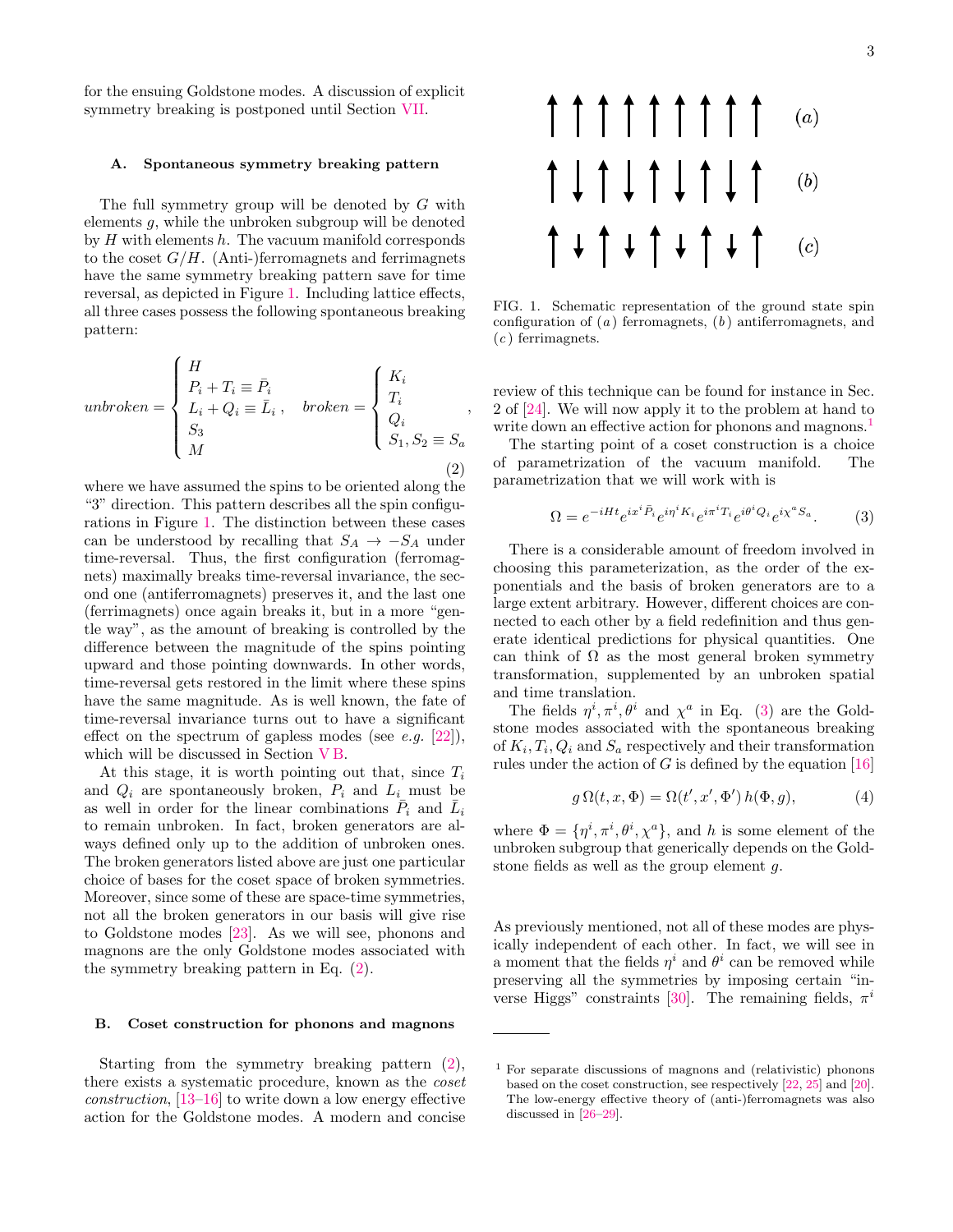|                  | $t^{\prime}$ | $\vec{x}'$                     | $\pi'_i(t',\vec{x}')$                   | $\chi_a'(t',\vec{x}')$                   |
|------------------|--------------|--------------------------------|-----------------------------------------|------------------------------------------|
| Н                | $t+c$        | $\vec{x}$                      | $\pi_i(t,\vec{x})$                      | $\chi_a(t, \vec{x})$                     |
| $\bar{P}_i$      | t.           | $\vec{x} + \vec{a}$            | $\pi_i(t,\vec{x})$                      | $\chi_a(t, \vec{x})$                     |
| $\bar{L}_i$      | t.           | $R_{ij}^{-1}(\vec{\theta})x_j$ | $R_{ij}^{-1}(\vec{\theta})\pi_j$        | $\chi_a(t, \vec{x})$                     |
| $S_3$            | t            | $\vec{x}$                      | $\pi_i(t,\vec{x})$                      | $R_{ab}^{-1}(\theta_3)\chi_b(t,\vec{x})$ |
| $\boldsymbol{M}$ | t.           | $\vec{x}$                      | $\pi_i(t,\vec{x})$                      | $\chi_a(t,\vec{x})$                      |
| $K_i$            | t            | $\vec{x} - \vec{v}t$           | $\pi_i + v_i t$                         | $\chi_a(t,\vec{x})$                      |
| $Q_i$            | t.           | $\vec{x}$                      | $R_{ij}^{-1}(\vec{\theta})\phi_j - x_i$ | $\chi_a(t,\vec{x})$                      |
| $T_i$            | t.           | $\vec{x}$                      | $\pi_i + c_i$                           | $\chi_a(t, \vec{x})$                     |
| $S_a$            | t.           | $\vec{x}$                      | $\pi_i(t,\vec{x})$                      | $\chi_a(t, \vec{x}) + \omega_a + $       |
| $\mathbf{P}$     | t.           | $-\vec{x}$                     | $-\pi_i(t,\vec{x})$                     | $\chi_a(t, \vec{x})$                     |
| T                | $-t$         | $\vec{x}$                      | $\pi_i(t,\vec{x})$                      | $\chi_a(t,\vec{x})$                      |

<span id="page-3-0"></span>TABLE III. Action of the symmetries on the coordinates, the phonon fields  $\pi^i$ , and the magnon fields  $\chi^a$ .

and  $\chi^a$ , will respectively describe phonon and magnon excitations. The transformation properties of coordinates, phonon fields, and magnon fields are summarized in Table [III.](#page-3-0)

Starting from the coset parametrization  $\Omega$ , one can calculate the Maurer-Cartan form defined as  $\Omega^{-1}d\Omega$ :

$$
\Omega^{-1}d\Omega = i \bigg\{ - Hdt + \bar{P}^i(\eta^i dt + dx^i) - M(\eta^i dx^i + \frac{1}{2}\vec{\eta} \cdot \vec{\eta} dt) + Q^i \frac{1}{2} \epsilon^{ijk} \left[ R^{-1}(\theta) dR(\theta) \right]_{jk} + K^i d\eta^i
$$

$$
+ T^j \left[ (dx^i + d\pi^i) R^{ij}(\theta) - \eta^j dt - dx^j \right] + S^a \frac{1}{2} \epsilon^{aBC} \left[ O^{-1}(\chi) dO(\chi) \right]^{BC} \bigg\},\tag{5}
$$

where we have introduced the matrices  $R_{ij} \equiv \left(e^{i\theta^i Q_i}\right)^{i}$ ij and  $O_{AB} \equiv (e^{i\chi^a S_a})_{AB}$ . Note that this result follows using only the algebra in Eq.  $(1)$ , and as such, can be obtained without committing to any particular representation for the group generators.

Even though we are considering a non-relativistic system, it is convenient to use the relativistic notation where  $x^{\mu} = (t, x^{i})$ , and define  $\bar{P}_t \equiv -H$ . We should stress that this is just a matter of notational convenience, and we are not imposing Lorentz invariance. With this notation, we can rewrite the Maurer-Cartan form as follows:

$$
\Omega^{-1}d\Omega \equiv i dx^{\nu} e_{\nu}{}^{\mu} (\bar{P}_{\mu} + \nabla_{\mu} \pi^{i} T_{i} + \nabla_{\mu} \theta^{i} Q_{i} + \nabla_{\mu} \eta^{i} K_{i} + \nabla_{\mu} \chi^{a} S_{a} + A_{\mu} M + A'_{\mu} S_{3}).
$$
 (6)

This equation defines the "covariant derivatives" of the Goldstones  $\nabla_{\mu} \pi^i$ ,  $\nabla_{\mu} \theta^i$ ,  $\nabla_{\mu} \eta^i$  and  $\nabla_{\mu} \chi^a$ , as well as the "connections"  $A_\mu$  and  $A'_\mu$  and vierbein  $e_\nu{}^\mu$ , which read:

<span id="page-3-1"></span>
$$
e_0^0 = 1
$$
,  $e_i^j = \delta_j^i$ ,  $e_i^0 = 0$ ,  $e_0^i = \eta^i$  (7a)

$$
\nabla_t \pi^i = (\partial_t \phi^j - \eta^k \partial_k \phi^j) R_j{}^i(\theta)
$$
\n(7b)

$$
\nabla_j \pi^i = \partial_j \phi^k R_k{}^i(\theta) - \delta^i_j \tag{7c}
$$

$$
\nabla_t \theta^i = \frac{1}{2} \epsilon^{ikl} \left[ R^{-1}(\theta) (\partial_t - \eta^j \partial_j) R(\theta) \right]_{kl} \tag{7d}
$$

$$
\nabla_j \theta^i = \frac{1}{2} \epsilon^{ikl} \left[ R^{-1}(\theta) \partial_j R(\theta) \right]_{kl} \tag{7e}
$$

$$
\nabla_t \eta^i = \partial_t \eta^i - \eta^j \partial_j \eta^i \tag{7f}
$$
\n
$$
\nabla_x \eta^i = \partial_x \eta^i \tag{7g}
$$

$$
\nabla_j \eta^i = \partial_j \eta^i \tag{7g}
$$
\n
$$
\nabla_t \chi^a = \frac{1}{2} \epsilon^{aBC} \left[ O^{-1}(\chi)(\partial_t - \eta^j \partial_i) O(\chi) \right]_{DC} \tag{7h}
$$

$$
\nabla_t \chi^a = \frac{1}{2} \epsilon^{aBC} \left[ O^{-1}(\chi) (\partial_t - \eta^j \partial_j) O(\chi) \right]_{BC} \qquad (7h)
$$
  

$$
\nabla_j \chi^a = \frac{1}{2} \epsilon^{aBC} \left[ O^{-1}(\chi) \partial_j O(\chi) \right]_{BC} \qquad (7i)
$$

$$
V_j \chi^a = \frac{1}{2} \epsilon^{aBC} \left[ O^{-1}(\chi) \partial_j O(\chi) \right]_{BC}
$$
\n
$$
A_t = \frac{1}{2} \vec{\eta}^2
$$
\n(7i)

$$
A_i = -\eta_i \tag{7k}
$$

$$
A'_{t} = \frac{1}{2} \epsilon^{ab} \left[ O^{-1}(\chi)(\partial_{t} - \eta^{j} \partial_{j}) O(\chi) \right]_{ab} \tag{7}
$$

$$
A'_{j} = \frac{1}{2} \epsilon^{ab} \left[ O^{-1}(\chi) \partial_{j} O(\chi) \right]_{ab} \tag{7m}
$$

where we have defined  $\phi^i \equiv x^i + \pi^i$  to streamline the notation.  $\phi^{i}$ 's are the comoving coordinates of the solid, which at equilibrium (i.e. when  $\pi^{i} = 0$ ), can be chosen to be aligned with the physical coordinates  $x^i$  [\[18\]](#page-16-8).

The fields  $\eta^i$  and  $\theta^i$  can now be removed from the theory in a way that is compatible with all the symmetries by solving the inverse Higgs constraints [\[30\]](#page-16-14)

<span id="page-3-2"></span>
$$
\nabla_t \pi^i \equiv 0, \qquad \qquad \nabla_{[i} \pi_{j]} \equiv 0. \qquad (8)
$$

The first constraint can be solved immediately for  $\eta^i$  and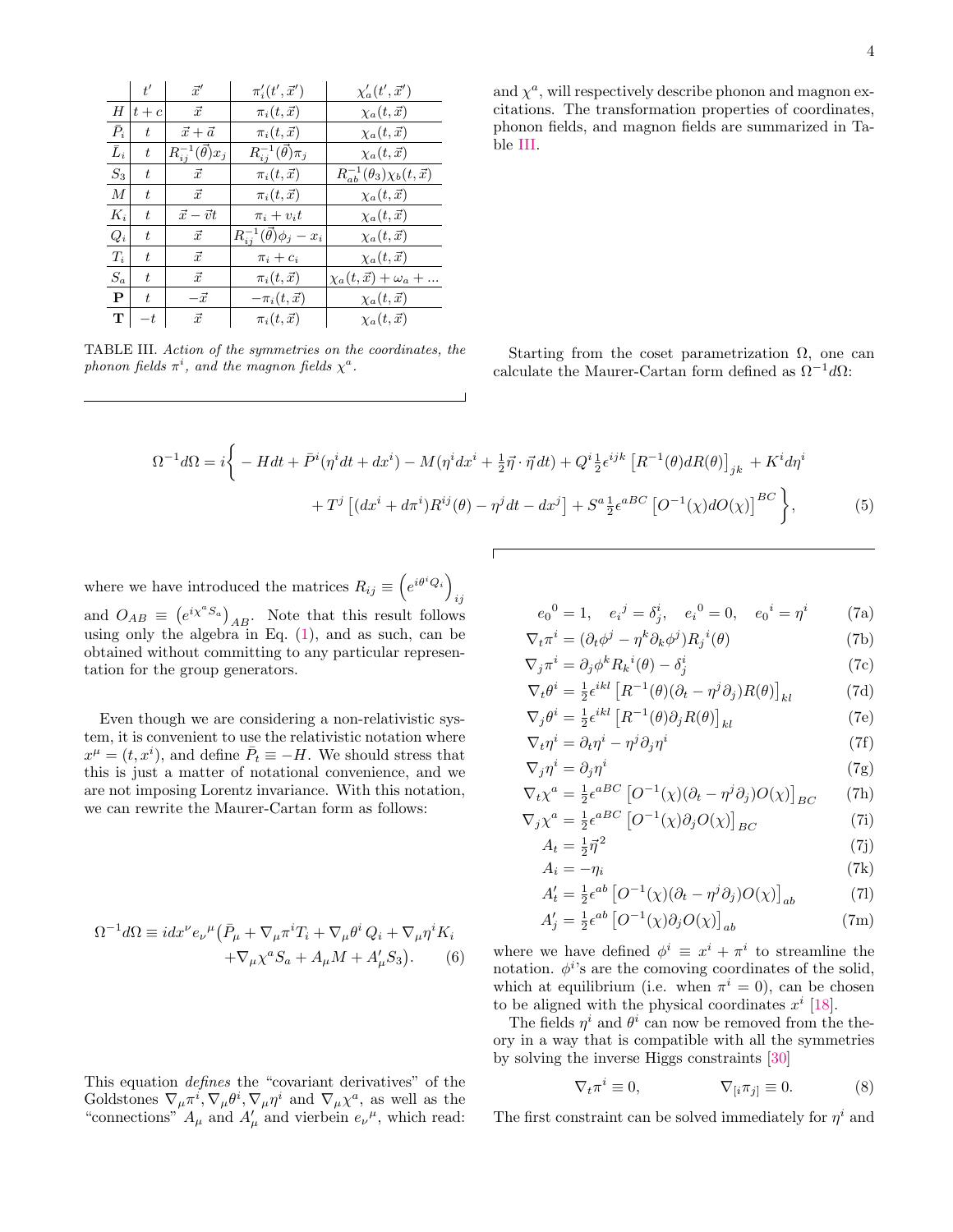yields  $\eta^i = \partial_t \pi^j (D^{-1})_j{}^i$ , with  $D_{ij} \equiv \partial_i \phi_j$ . The second constraint can instead be solved for  $R_{ij}(\theta)$  using the same strategy employed for instance in Sec. V of [\[20\]](#page-16-9). After substituting both solutions back into the remaining covariant derivatives, the low-energy effective action will only depend on the phonon field  $\pi^i$  and the magnon field  $\chi^a$  through the combinations:<sup>[2](#page-4-0)</sup>

$$
\nabla_{(i}\pi_{j)} = (D\sqrt{D^T D}D^{-1})_{ij} - \delta_{ij}
$$
\n(9a)

$$
\nabla_t \chi^a = \frac{1}{2} \epsilon^{aBC} \left\{ O^{-1} [\partial_t - \partial_t \pi^k (D^{-1})_k{}^j \partial_j] O \right\}_{BC} \tag{9b}
$$

$$
\nabla_i \chi^a = \frac{1}{2} \epsilon^{aBC} (O^{-1} \partial_i O)_{BC}, \qquad (9c)
$$

where  $D_{ij} = \partial_i \phi_j = \delta_{ij} + \partial_i \pi_j$  and, once again,  $O_{AB} \equiv$  $\left(e^{i\chi^a S_a}\right)_{AB}$ 

Covariant derivatives of  $\eta$ 's and  $\theta$ 's, once expressed solely in terms of the fields  $\pi^i$  and  $\chi^a$ , turn out to have a higher number of derivatives per field compared to the ones in Eqs. [\(9\)](#page-4-1). Thus, these quantities can be neglected at lowest order in the derivative expansion. Moreover, the coset connections  $A_{\mu}$  and  $A'_{\mu}$  are needed only if one is interested in higher covariant derivatives of the  $\pi$ 's and  $\chi$ 's, or in couplings with additional fields. In this paper we won't be interested in either, and therefore these connections won't play any role for our purposes.

By combining the building blocks [\(9\)](#page-4-1) in a way that preserves the unbroken symmetries in Eq. [\(2\)](#page-2-2), one can write down all the terms in the low-energy effective action that are exactly invariant under all the symmetries, including the ones that are broken spontaneously. However, the latter are realized non-linearly and thus are not manifest. Therein lies the power of the coset construction.

<span id="page-4-8"></span><span id="page-4-5"></span><span id="page-4-1"></span>There are also some terms that we can write down that are invariant only up to a total derivative. Following the high-energy physics terminology (see e.g. [\[31\]](#page-16-18)), we will generically refer to these terms as Wess-Zumino-Witten (WZW) terms, even though they do not have a topological origin and their coefficient is not quantized. These kind of terms can be obtained systematically by combining the 1-forms that appear in front of the var-ious generators in Eq. [\(5\)](#page-3-1) to build 5-forms  $\alpha$  that are exact, i.e.  $\alpha = d\beta$ , and manifestly invariant under all unbroken transformations.[3](#page-4-2) Once again, the coset construction ensures that any  $\alpha$  built this way is actually invariant under all the symmetries—including the broken ones. Therefore, the 4-form  $\beta$  is in principle allowed to shift by a total derivative under a symmetry transformation  $[31-33]$  $[31-33]$ , and its integral is in general a WZW term.<sup>[4](#page-4-3)</sup> Using the solutions to the inverse Higgs constraints [\(8\)](#page-3-2), we can always express these WZW terms solely in terms of  $\pi$ 's and  $\chi$ 's.

For the system under consideration, there are two WZW terms that we should include in our effective Lagrangian. In particular, note that if we were restricted to our building blocks [\(9\)](#page-4-1) our action would not have time derivatives acting on the phonon field. In order to write down WZW terms, it is convenient to denote with  $\omega_X$  the 1-form associated with the generator  $X$  in the Maurer-Cartan form  $(5)$  up to an over all factor of "i". Hence, with this notation we have for instance  $\omega_H = -dt$ , and so on. The two exact 5-forms that we we can write down are then

<span id="page-4-6"></span>
$$
\alpha_{\pi} = \epsilon_{ijk}\delta_{\ell m}\omega_{K_m} \wedge \omega_{\bar{P}_{\ell}} \wedge (\omega_{\bar{P}_{i}} + \omega_{T_{i}}) \wedge (\omega_{\bar{P}_{j}} + \omega_{T_{j}}) \wedge (\omega_{\bar{P}_{k}} + \omega_{T_{k}}) = d\left[ \left( \eta_{\ell} dx^{\ell} + \frac{1}{2} \vec{\eta}^{2} dt \right) \wedge d\phi^{i} \wedge d\phi^{j} \wedge d\phi^{k} \epsilon_{ijk} \right]
$$
\n
$$
\alpha_{\chi} = \epsilon_{ijk}\epsilon_{ab}\,\omega_{S_{a}} \wedge \omega_{S_{b}} \wedge (\omega_{\bar{P}_{i}} + \omega_{T_{i}}) \wedge (\omega_{\bar{P}_{j}} + \omega_{T_{j}}) \wedge (\omega_{\bar{P}_{k}} + \omega_{T_{k}}) = d\left[ 2\epsilon^{ab} (O^{-1} dO)_{ab} \wedge d\phi^{i} \wedge d\phi^{j} \wedge d\phi^{k} \epsilon_{ijk} \right]. \tag{10b}
$$

The derivation of the RHS of Eq. [\(10b\)](#page-4-4) is summarized in Appendix [A.](#page-15-0) Once again, notice that the 5-forms above are fully invariant under all the symmetries, even though they are manifestly invariant only under the unbroken ones. The 4-forms that give rise to the relevant WZW terms are the ones in square brackets on the RHS of Eqs.

[\(10\)](#page-4-6). Using the solutions to the inverse Higgs constraints, we can then write down the WZW terms explicitly as follows:

<span id="page-4-7"></span>
$$
\mathcal{L}_{WZW}^{\pi} \equiv \frac{c_1}{2} \det(D) \left[ \partial_t \pi^j (D^{-1})_j{}^i \right]^2 \tag{11a}
$$

$$
\mathcal{L}_{WZW}^{\chi} \equiv \frac{c_2}{2} \det(D) \epsilon^{ab} \left[ (O^{-1} \partial_t O)_{ab} \right] \tag{11b}
$$

<span id="page-4-4"></span>
$$
-\partial_t \pi^k (D^{-1})_k{}^j (O^{-1} \partial_j O)_{ab} \Big] \,,
$$

with  $c_1, c_2$  arbitrary coefficients.

Up until now we have only concerned ourselves with invariance under continuous symmetries. However, timereversal plays a crucial role in determining the spectrum of low-energy excitations in magnetic systems. It is straightforward to derive how space-time coordinates and Goldstone fields transform under parity and

<span id="page-4-0"></span><sup>&</sup>lt;sup>2</sup> Notice that, although it's not obvious, the tensor  $(D\sqrt{D^T D}D^{-1})$ that appears in [\(9a\)](#page-4-5) is actually symmetric. This can be checked explicitly by working perturbatively in the fields  $\pi^i$ .

<span id="page-4-2"></span> $\frac{3}{3}$  More generally, in  $\tilde{d}$  space-time dimensions one would need to consider a  $(d+1)$ –form  $\alpha$  that is exact.

<span id="page-4-3"></span><sup>4</sup> More precisely, not all the terms built this way will be WZW terms, since they could turn out to be accidentally exactly invariant. However, all WZW terms can be built this way [\[32\]](#page-16-20).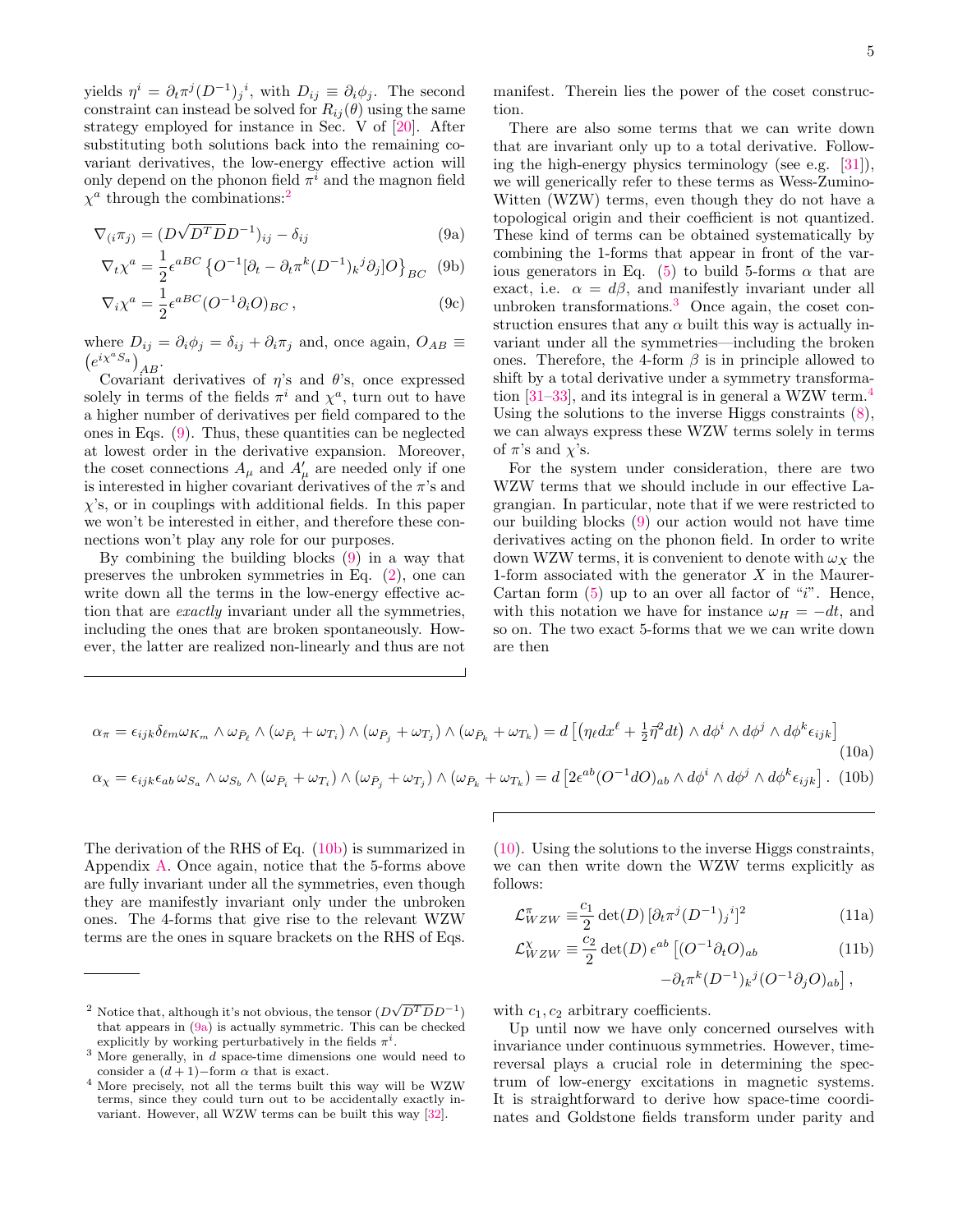time-reversal. To this end, we require that the coset parametrization  $\Omega$  remains invariant when the broken generators transform according to the rules summarized in Table [II.](#page-1-3) This leads to the transformation rules shown in Table [III.](#page-3-0)

Using these results, we infer that  $\nabla_{(i}\pi_{j)}, \nabla_{t}\chi^{a}$ ,  $\mathcal{L}_{WZW}^{\pi}$ ,  $\mathcal{L}_{WZW}^{\chi}$  ( $\nabla_i \chi^a$ ) are even (odd) under parity, whereas  $\nabla_{(i\pi_{j})}^{WZW}$ ,  $\nabla_{i}\chi^{a}$ ,  $\mathcal{L}_{WZW}^{\pi}$ ,  $(\nabla_{t}\chi^{a}, \mathcal{L}_{WZW}^{\chi})$  are even (odd) under time-reversal.

Finally, we should point out that, although the quantities in Eqs.  $(9)$  and  $(11)$  have been derived in three dimensions, they can be used in any number of spatial dimensions d, provided one lets the lowercase indices  $i, j, k, \dots$  run from 1 to d. In the remainder of this paper we will mostly restrict ourselves to the  $d = 3$  case, unless otherwise stated.

#### <span id="page-5-0"></span>C. Effective action for phonons and magnons

At low-energies and large distances, the most relevant terms in the Lagrangian will be those with the least number of derivatives. In practice, this requirement means something slightly different for the phonon field  $\pi^i$  and the magnon field  $\chi^a$ , i.e. the derivative expansion is implemented differently on the two fields. This can be easily seen from the fact that, unlike the  $\chi$ 's, each  $\pi$  in Eqs. [\(9\)](#page-4-1) and  $(11)$  appears with a derivative.<sup>[5](#page-5-1)</sup> Therefore at lowest order in the derivative expansion, anharmonic corrections to the free Lagrangian for phonons and magnons are suppressed by higher powers of  $\partial_i \pi^j$  and  $\chi^a$  (which, with our conventions, are both dimensionless). When these quantities are small, one can safely expand the terms in Eqs.

[\(9\)](#page-4-1) and [\(11\)](#page-4-7) in powers of  $\partial \pi$  and  $\chi$  and keep only the first few terms. This is certainly the appropriate thing to do if we are interested in studying small fluctuations around a particular ground state of the system—as we will do for instance in Secs. [IV B](#page-6-2) and [V B.](#page-8-1)

It is however not necessary to perform such an expansion at this stage. In fact, by keeping intact the nonlinear structures in  $(9)$  and  $(11)$  we will be able to also describe non-trivial field configurations where the first derivative of the phonon field is of order one, with second derivatives being suppressed. A similar approach is taken in General Relativity where the Einstein-Hilbert action can be derived starting from spin-2 perturbations around a particular ground state—the Minkowski vacuum—and then resumming all non-linear interactions that are dictated by symmetry, locality, and self-consistency [\[34\]](#page-16-21). This action can then be used to describe spacetimes other than Minkowski as long as higher derivative curvature invariants for these solutions remain small in units of the cutoff.

Since magnons do not carry one derivative per field, we allow the field itself to vary at the order one level, but its first derivatives must remain small in units of the cutoff. We can systematically include higher derivative corrections at the cost of introducing additional unknown Wilson coefficients.

Thus, we are going to use the full expression for our Goldstone covariant derivatives and WZW terms, and write down the most general effective Lagrangian that contains one derivative on each  $\pi$ , and the least possible number of derivatives on the  $\chi$ 's. For ferromagnets, this requirement leads to the following effective Lagrangian:

$$
\mathcal{L}_{\text{ferromagnets}} = \mathcal{L}_{WZW}^{\pi} + \mathcal{L}_{WZW}^{\chi} - F_1(u) - \frac{1}{2} F_2^{ij}(u) \nabla_i \chi_a \nabla_j \chi^a, \tag{12}
$$

where we have defined  $u_{ij} \equiv \nabla_{(i} \pi_{j)}$  for notational convenience,  $F_1$  and  $F_2^{ij}$  admit an a priori arbitrary series expansion in powers of  $u_{ij}$ . Notice that the *i*-type indices and *a*-type indices cannot be contracted with each other, because the former transform under  $\bar{L}_i$ , whereas the latter under  $S_3$ . Moreover, we have not included a term of the form  $\nabla_t \chi_a \nabla_t \chi^a$  which would contain a term quadratic in  $\chi$  with two time derivatives, because for ferromagnets it is subleading compared to  $\mathcal{L}_{WZW}^{\chi}$  which contains a quadratic term with only one time derivative. The latter, in turn, is allowed only because time-reversal is broken. Hence, this term cannot appear in the effective Lagrangian for anti-ferromagnets, which reads:

$$
\mathcal{L}_{antiferromagnets} = \mathcal{L}_{WZW}^{\pi} - F_1(u) - \frac{1}{2} F_2^{ij}(u) \nabla_i \chi_a \nabla_j \chi^a + \frac{1}{2} F_3(u) \nabla_t \chi_a \nabla_t \chi^a.
$$
 (13)

The leading kinetic term for the  $\chi$ 's now comes from the last term in Eq. [\(13\)](#page-5-2) rather than from  $\mathcal{L}_{WZW}^{\chi}$ , and this leads to a different dispersion relation for magnons [\[22\]](#page-16-11), as we will see in a moment.

Finally, the low-energy excitations in ferrimagnets derive their kinetic term from an interplay between the term  $\nabla_t \chi_a \nabla_t \chi^a$  and  $\mathcal{L}_{WZW}^{\chi}$ . The coefficient  $c_2$  in  $\mathcal{L}_{WZW}^{\chi}$  is much smaller than in ferromagnets since its size is determined by the scale at which time reversal is spontaneously broken, which in ferrimagnets is parametrically smaller than the scale at which all other symmetries are broken. Thus, the effective action for ferrimagnets is:

$$
\mathcal{L}_{\text{ferrimagnets}} = \mathcal{L}_{WZW}^{\pi} + \mathcal{L}_{WZW}^{\chi} - F_1(u) - \frac{1}{2} F_2^{ij}(u) \nabla_i \chi_a \nabla_j \chi^a + \frac{1}{2} F_3(u) \nabla_t \chi_a \nabla_t \chi^a. \tag{14}
$$

<span id="page-5-3"></span><span id="page-5-2"></span><span id="page-5-1"></span><sup>5</sup> The reason for this is that the phonons are associated with a broken Abelian group.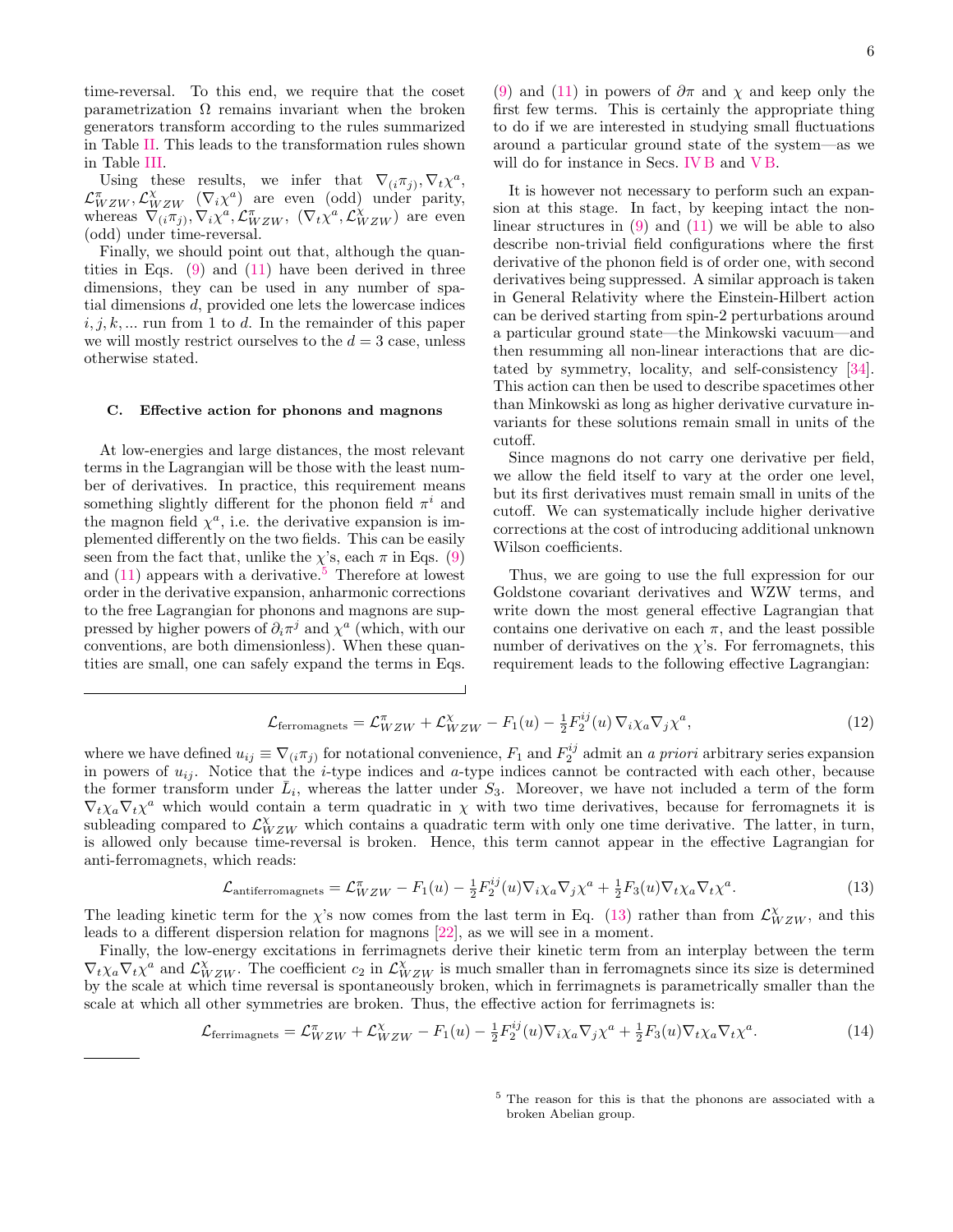## <span id="page-6-0"></span>IV. PHONONS

Let us start by turning off the magnon field and focusing on the phonons. Then, our effective Lagrangian reduces to

$$
\mathcal{L} \to \frac{c_1}{2} \det(D) \left[ \partial_t \phi^j (D^{-1})_j{}^i \right]^2 - F_1(u), \qquad (15)
$$

where, as the reader may remember, we have previously defined  $D_{ij} = \partial_i \phi_j$  and  $u_{ij} = (D\sqrt{D^T D}D^{-1})_{ij} - \delta_{ij}$ .

#### <span id="page-6-1"></span>A. The Elasticity equations

It is convenient to exploit the fact that, in an isotropic system, the function  $F_1$  depends only on the  $SO(3)$ invariant contraction of the tensor  $u_{ij}$ . In any such contraction, the outermost tensors  $D$  and  $D^{-1}$  drop out. This means that  $F_1$  can also be regarded as an arbi-This means that  $F_1$  can also be regarded as an arbi-<br>trary function of  $\sqrt{D^T D}$  or, equivalently,  $(D^T D)_{ij} =$  $\partial_k \phi_i \partial^k \phi_j \equiv B_{ij}$ , which is the metric in the co-moving coordinate system. Therefore, we can work with the Lagrangian

<span id="page-6-4"></span>
$$
\mathcal{L} \to \frac{c_1}{2} \det(D) \left[ \partial_t \phi^j (D^{-1})_j{}^i \right]^2 - F_1(B), \qquad (16)
$$

where, with a slight abuse of notation, we have replaced  $F_1(u) \rightarrow F_1(B)$ .

This action admits a simple physical interpretation if we think of the  $\phi^{i}$ 's as comoving coordinates—meaning that  $\phi^{i}(x)$  labels the volume element at position x. Denoting by  $\rho(\phi^i)$  the mass density in the comoving frame, the mass density in the lab frame is [\[18\]](#page-16-8)

$$
\rho(x) = \rho(\phi^i) \det(\partial_i \phi_j). \tag{17}
$$

This quantity is actually the zero component of the iden-tically conserved current<sup>[6](#page-6-3)</sup>

<span id="page-6-5"></span>
$$
J^{\mu} = \frac{\rho(\phi)}{3!} \epsilon^{\mu\nu\rho\sigma} \partial_{\nu} \phi^{i} \partial_{\rho} \phi^{j} \partial_{\sigma} \phi^{k} \epsilon_{ijk}.
$$
 (18)

From this current, we can deduce the velocity at which volume elements move around in the lab frame:

$$
v^{i} = \frac{J^{i}}{J^{0}} = -(\partial_{t}\phi^{j})(D^{-1})_{j}^{i}.
$$
 (19)

With this identification, the equation  $\partial_{\mu}J^{\mu} = 0$  reproduces the standard continuity equation,  $\partial_t \rho + \partial_i (\rho v^i) = 0$ . Notice that this result for  $v^i$  is consistent with the covariant derivative in eq. [\(9b\)](#page-4-8), where the time derivative becomes the "fisherman derivative".

Moreover, homogeneity implies that the comoving mass density must be a constant, i.e.  $\rho(\phi^i) = \bar{\rho}$ . This can be deduced more formally by noting that the symmetry generators  $T_i$  act on the fields  $\phi^i$  as constant shifts:  $\phi^i \to \phi^i + c^i$ . As a result, we see that the first term in the Lagrangian [\(16\)](#page-6-4) is just the usual kinetic energy  $\frac{1}{2}\rho v^2$ with the identification  $c_1 \equiv \bar{\rho}$ ; the second term can be thought of as a potential energy contribution.

The equations of motion can be obtained as usual from the Euler-Lagrange equations for  $\pi^i$ , or equivalently  $\phi^i$ , that follow from the Lagrangian  $(16)$ . However, as is usually the case for Goldstone fields, their equation of motion are also equivalent to the conservation equations for the associated broken generators. In our case, the equations for the phonons follow from the conservation equations for the "homogeneity generators"  $T_i$ . Equivalently, we can also consider the equations for momentum conservation, since the momentum generators  $P_i$  and the  $T_i$ 's are equivalent up to an unbroken generator:  $T_i = \overline{P}_i - P_i$ . We therefore consider

<span id="page-6-6"></span>
$$
\partial_{\mu}T^{\mu i} = 0,\tag{20}
$$

with

$$
T^{\mu i} = \frac{\partial L}{\partial(\partial_{\mu}\phi^j)} \partial^i \phi^j - \eta^{\mu i} L. \tag{21}
$$

An explicit calculation of  $T^{\mu i}$  yields

$$
T^{0i} = \bar{\rho}(\det D)(\partial_t \phi^k (D^{-1})^i_k) = -\rho v^i \tag{22a}
$$

$$
T^{ij} = \frac{\partial L}{\partial D^{ik}} D^{jk} - \delta^{ij} L = -\rho v^i v^j + \sigma^{ij}.
$$
 (22b)

where we have identified the stress tensor

$$
\sigma_{ij} \equiv \tilde{F}_1 \delta_{ij} - 2 \frac{\partial \tilde{F}_1}{\partial B^{k\ell}} \partial_i \phi^k \partial_j \phi^\ell.
$$
 (23)

Then, leveraging the conservation of the current [\(18\)](#page-6-5), Eq. [\(20\)](#page-6-6) reduces to the familiar elasticity equations:

$$
\rho(\partial_t + v^j \partial_j)v^i = \partial_j \sigma^{ji},\tag{24}
$$

#### <span id="page-6-2"></span>B. Phonon Spectrum

Let us now expand the Lagrangian [\(16\)](#page-6-4) up to quadratic order in the  $\pi$  fields to derive the existence of phonon excitations in the static unstressed ground state  $\langle \phi^I \rangle =$  $x^I$ . Expanding  $B_{ij}$  in the phonon fields  $\pi$ 's, we find

$$
B_{ij} = \delta_{ij} + \partial_i \pi_j + \partial_j \pi_i + \partial_k \pi_i \partial^k \pi_j \tag{25}
$$

At quadratic order in the  $\pi$  fields the Lagrangian is then given by

<span id="page-6-7"></span>
$$
\mathcal{L}_{\pi}^{(2)} = \frac{c_1}{2} \partial_t \pi^i \partial_t \pi_i - \frac{c_4 + c_5}{2} (\partial_i \pi^i)^2 - \frac{c_5 + c_3}{2} \partial_i \pi_j \partial^i \pi^j \tag{26}
$$

where the coefficients  $c_3, c_4$  and  $c_5$  are defined by the relations:

$$
\left. \frac{\partial F_1}{\partial B^{ij}} \right|_{\delta_{ij}} \equiv \frac{c_3}{2} \delta_{ij} \tag{27}
$$

$$
\frac{\partial^2 F_1}{\partial B^{ij} \partial B^{kl}}\bigg|_{\delta_{ij}} \equiv \frac{c_4}{4} \delta_{ij} \delta_{kl} + \frac{c_5}{4} (\delta_{ik} \delta_{jl} + \delta_{jk} \delta_{il}). \tag{28}
$$

<span id="page-6-3"></span><sup>6</sup> By identically conserved we mean that this is not a Noether current that follows from a symmetry of the Lagrangian [\(16\)](#page-6-4).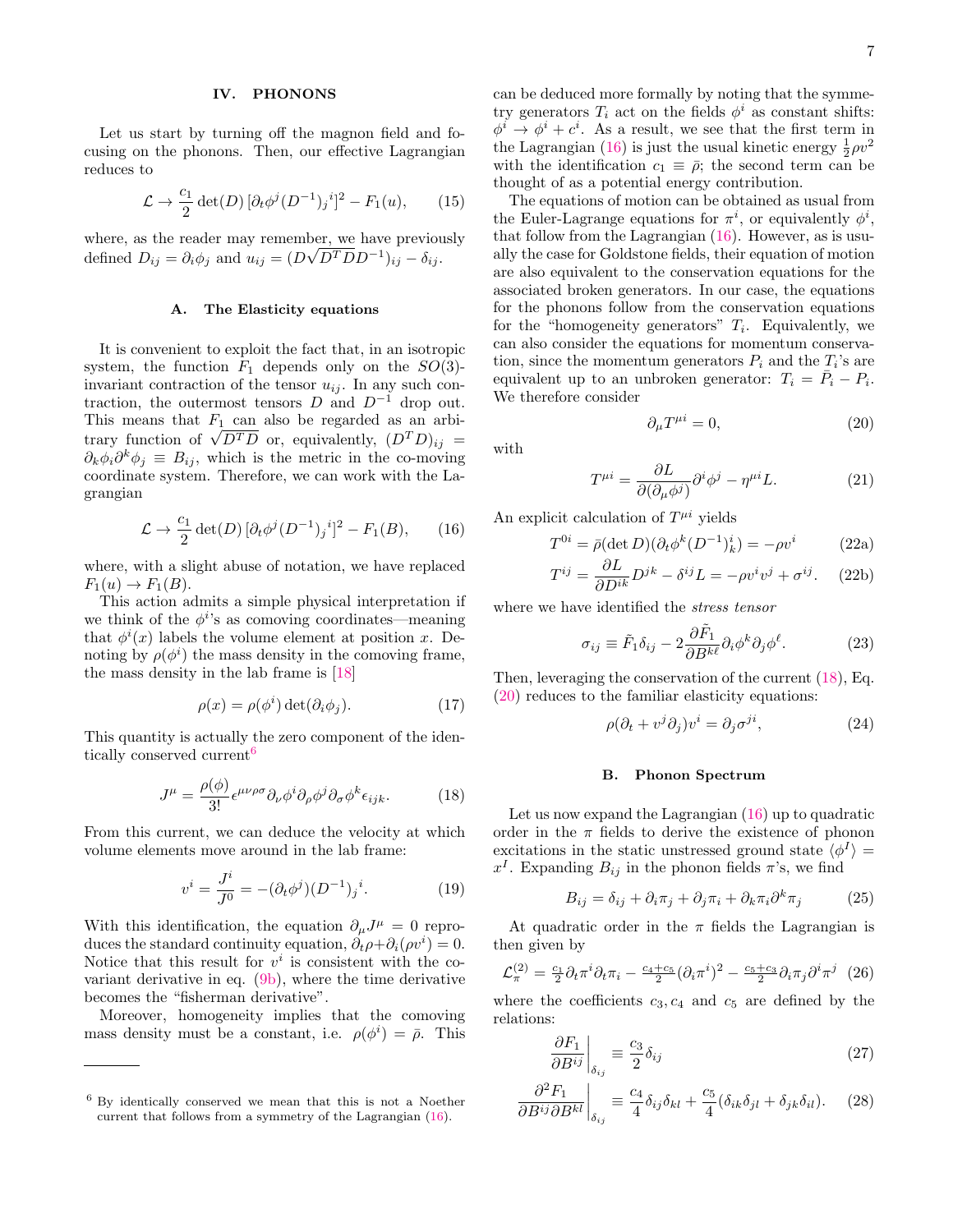where we have utilized the isotropy of the background. Given the assumption of isotropy, we can decompose the strains into their irreducible components

<span id="page-7-2"></span>
$$
\partial_i \pi_j = (S_{ijkl} + A_{ijkl} + T_{ijkl}) \partial_k \pi_l \tag{29}
$$

where  $S_{ijkl}, A_{ijkl}$  and  $T_{ijkl}$  are the projectors onto the symmetric-traceless, anti-symmetric and the trace parts.

$$
S_{ijkl} = \frac{1}{2} (\delta_{ik}\delta_{jl} + \delta_{il}\delta_{jk}) - \frac{1}{3}\delta_{ij}\delta_{kl}
$$
  
\n
$$
A_{ijkl} = \frac{1}{2} (\delta_{ik}\delta_{jl} - \delta_{il}\delta_{jk})
$$
  
\n
$$
T_{ijkl} = \frac{1}{3}\delta_{ij}\delta_{kl}
$$
\n(30)

It is easy to see that the anti-symmetric part is just the  $\theta$  goldstone and can be set to zero since we have integrated it out. The irreducible components of the strains are orthogonal to each other. The decomposition in [\(29\)](#page-7-2) allows us to re-write the action in  $(26)$  as

$$
\mathcal{L} = \frac{c_1}{2} (\partial_t \pi^i)^2 - \frac{c_5 + c_3}{2} (S_{ijkl} \partial^k \pi^l)^2 - \frac{4c_5 + 3c_4 + c_3}{2} (T_{ijkl} \partial^k \pi^l)^2
$$
\n(31)

<span id="page-7-3"></span>This puts constraints on the coefficients of the Lagrangian

<span id="page-7-4"></span>
$$
G \equiv c_5 + c_3 > 0 \quad 3K \equiv 2c_5 + 3c_4 - c_3 > 0 \tag{32}
$$

where we have identified the coefficients with the shear  $G$  and bulk modulus  $K$ . This is straightforward to see since the trace part only contributes to pure compression whereas the traceless symmetric part contributes to pure shear of the material. It is now convenient to decompose  $\pi^i$  into the sum of a longitudinal part  $\pi^i_L$  and a transverse part  $\pi_T^i$ , such that

$$
\vec{\nabla} \cdot \vec{\pi}_T = 0, \qquad \vec{\nabla} \times \vec{\pi}_L = 0. \tag{33}
$$

It follows from the Lagrangian [\(31\)](#page-7-3) that these two components satisfy two different wave equations, which admit solutions—the sound waves, or phonons—with linear dispersion relations  $\omega^2 = v_{L,T}^2 k^2$ , and longitudinal and transverse speeds given by

$$
v_L^2 = \frac{4G + 3K}{3\bar{\rho}} \qquad v_T^2 = \frac{G}{\bar{\rho}} \tag{34}
$$

From [\(32\)](#page-7-4), this implies that  $v_L^2 > \frac{4}{3}v_T^2$ .<sup>[7](#page-7-5)</sup>

### <span id="page-7-0"></span>C. Power Counting

The effective Lagrangian [\(16\)](#page-6-4) is the leading term in a suitably defined derivative expansion. This means that the elasticity equations we derived from it are only valid to the extent that higher derivative corrections are negligible. Similarly, the quadratic Lagrangian [\(26\)](#page-6-7) can be trusted only if it is safe to neglect the non-linear corrections that arise by expanding [\(16\)](#page-6-4) to higher orders in  $\pi^i$ . Under what circumstances are these good approximations?

To address this question, we will make the simplifying assumption that  $v<sub>L</sub>$  and  $v<sub>T</sub>$  are of the same order, which we will schematically denote with  $v_{\pi}$ . Then, the effective action [\(16\)](#page-6-4) can be written as

$$
\frac{S}{\hbar} = \int dt d^3r \, \frac{\bar{\rho} \, v_{\pi}^2}{\hbar} \, \mathcal{L}(\dot{\pi}/v_{\pi}, \partial_i \pi_j), \tag{35}
$$

where we have momentarily reintroduced an explicit factor of  $\hbar$  to make dimensional analysis more transparent. On naturalness grounds, we will assume that the Lagrangian density  $\mathcal{L}$ —which is a dimensionless function of dimensionless arguments—only contains coefficients of order one. This implies immediately that quadratic Lagrangian [\(26\)](#page-6-7) is a good approximation for field configurations such that  $\dot{\pi}/v_{\pi}, \partial_i \pi_j \ll 1$ .

It is convenient to introduce a new time variable  $t' \equiv$  $v_{\pi}t$ . This is equivalent to introducing new units such that time is measured in the same units as lengths, and the sound speeds are dimensionless numbers of  $\mathcal{O}(1)$ . In these new units, the action above becomes

<span id="page-7-6"></span>
$$
\frac{S}{\hbar} = \int dt' d^3r \, \frac{\bar{\rho} \, v_{\pi}}{\hbar} \, \mathcal{L}(\partial_{t'} \pi, \partial_i \pi_j). \tag{36}
$$

This action now depends on a single length scale,  $L_{\pi} \equiv$  $(\bar{\rho}v_{\pi}/\hbar)^{-1/4}$ , which therefore should be identified with the length cutoff of our effective theory. This means that higher derivative corrections to  $(36)$  must appear in the combinations  $L_{\pi} \partial_i$  and  $L_{\pi} \partial_{t'} = (L_{\pi}/v_{\pi}) \partial_t$ . Hence, our effective action can reliably describe phonon excitations with frequencies  $\omega \ll v_{\pi}/L_{\pi}$  and wave-numbers  $|\vec{k}| \ll$  $1/L_\pi$ .

#### <span id="page-7-7"></span><span id="page-7-1"></span>V. MAGNONS

In the incompressible limit one can neglect the phonon field, and the effective Lagrangian for the magnon fields reduces to

$$
\mathcal{L} \to \frac{c_2}{2} \epsilon^{ab} (O^{-1} \partial_t O)_{ab} + \frac{c_6}{2} (\nabla_t \chi_a)^2 - \frac{c_7}{2} (\nabla_i \chi_a)^2, (37)
$$

where we have defined  $F_3(u=0) \equiv c_6$  and  $F_2^{ij}(u=0) \equiv$  $c_7\delta^{ij}$ . The coefficient  $c_2$  is ~  $(c_6c_7)^{3/4}$  for ferromagnets,  $\ll (c_6c_7)^{3/4}$  for ferrimagnets, and vanishes for antiferromagnets.

<span id="page-7-5"></span><sup>7</sup> See however [\[35\]](#page-16-22) for an interesting UV model that violates this bound.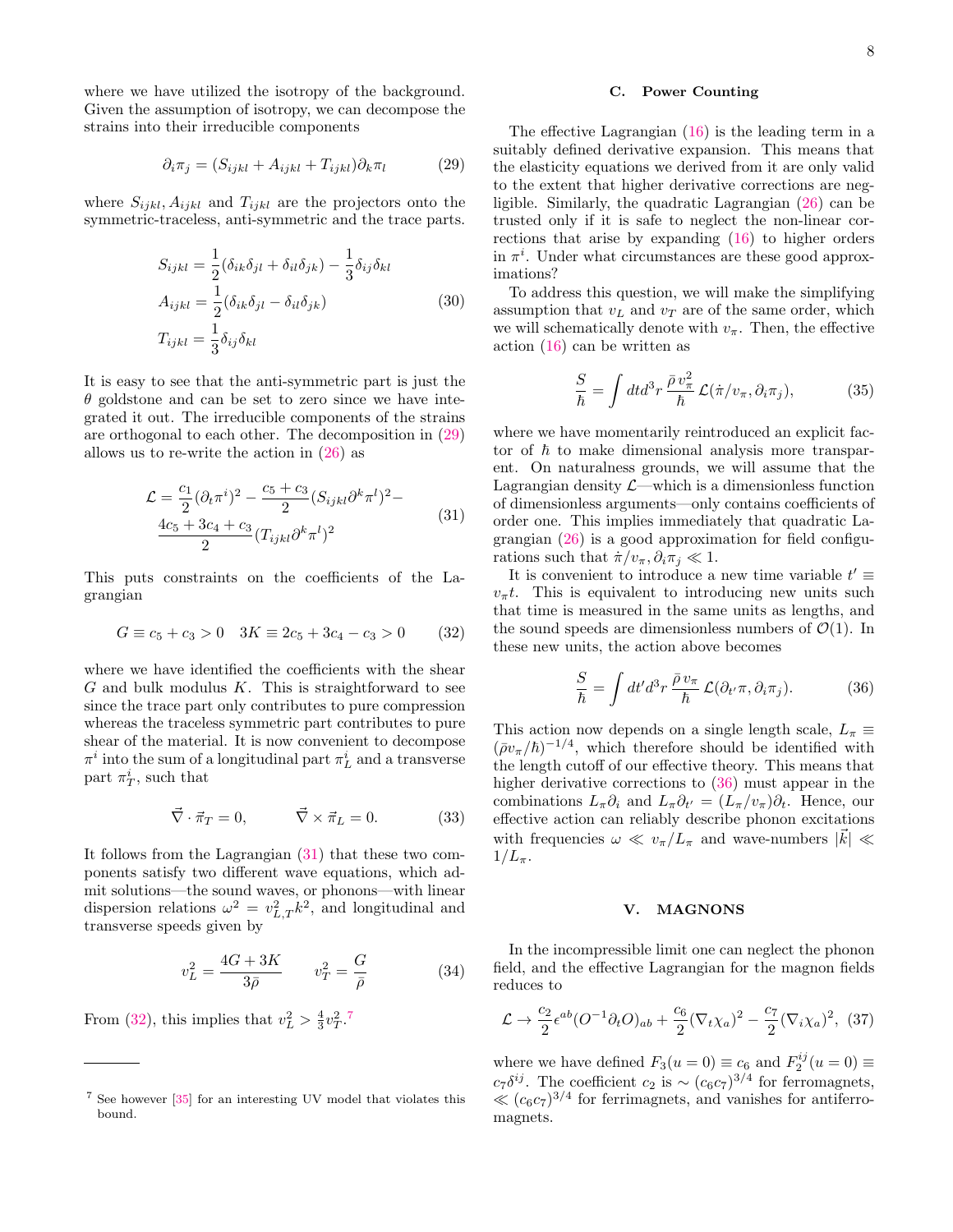### <span id="page-8-0"></span>A. Nonlinear Equations of Motion

As we did for the phonons in the previous section, we can easily derive the non-linear equations of motion for the magnons. This will allow us to make contact with the standard literature on magnetism. To this end, it is convenient to perform the following field redefinition:

$$
\chi_1 \equiv \theta \sin \phi, \qquad \qquad \chi_2 \equiv -\theta \cos \phi \,, \tag{38}
$$

and to introduce the unit-norm vector

<span id="page-8-5"></span>
$$
\hat{n} = O(\chi)\hat{x}_3 = (\sin\theta\cos\phi, \sin\theta\sin\phi, \cos\theta). \tag{39}
$$

In terms of these new fields, after some algebra, the Lagrangian [\(37\)](#page-7-7) becomes

<span id="page-8-2"></span>
$$
\mathcal{L} \to -c_2 \dot{\phi} \cos \theta + \frac{c_6}{2} (\partial_t \hat{n})^2 - \frac{c_7}{2} (\partial_i \hat{n})^2. \tag{40}
$$

Note that the first term doesn't admit a simple expression in terms of  $\hat{n}$  because, unlike the other ones, it is only invariant up to a total derivative. This can be easily checked using the fact that  $\hat{n}$  transform linearly under spin rotations, and hence that its change under infinitesimal spin rotations is  $\delta \hat{n} = \vec{\omega} \times \hat{n}$ . This implies that

$$
\delta\theta = \omega_y \cos\phi - \omega_x \sin\phi
$$
  

$$
\delta\phi = \omega_z - \omega_x \cot\theta \cos\phi - \omega_y \cot\theta \sin\phi,
$$
 (41)

or, equivalently, that the  $\chi$  fields must transform as

$$
\delta \chi_1 = -\frac{\omega_x}{1 + \chi_1^2/\chi_2^2} (\chi_1^2/\chi_2^2 + \sqrt{\chi_1^2 + \chi_2^2} \cot \sqrt{\chi_1^2 + \chi_2^2})
$$
  

$$
\delta \chi_2 = -\frac{\omega_y}{1 + \chi_1^2/\chi_2^2} (1 + \chi_1^2/\chi_2^2 \sqrt{\chi_1^2 + \chi_2^2} \cot \sqrt{\chi_1^2 + \chi_2^2}).
$$
\n(42)

It is then easy to check that the Lagrangian [\(40\)](#page-8-2) changes by a total time derivative under a spin rotation:

$$
\delta \mathcal{L} = -\frac{d}{dt} \left[ \frac{1}{\sin \theta} \left( \omega_y \sin \phi + \omega_x \cos \phi \right) \right]. \tag{43}
$$

Once again, rather than deriving the equations of motion by varying the Lagrangian [\(37\)](#page-7-7) with respect to our fields, we will resort to the conservation of the Noether currents associated with spin rotations. In order to calculate the currents, we must account for the fact that the WZ term is only invariant up to a total time derivative. Including this contribution leads to

$$
J_a^{\mu} = (-n_a, (\vec{\nabla} n \times \hat{n})_a). \tag{44}
$$

The equations of motion, for  $\theta$  and  $\phi$  can now be written in a very compact form in terms of  $\hat{n}$  by imposing  $\partial_{\mu}J^{\mu}_a=0$  to find:

$$
c_2 \,\partial_t \hat{n} = -(c_6 \partial_t^2 \hat{n} - c_7 \nabla^2 \hat{n}) \times \hat{n} \,. \tag{45}
$$

When  $c_6\partial_t \ll c_2$ , the first term on the righthand side can be neglected, and our result reduces to the well-known Landau-Lifshitz equation for ferromagnets [\[22,](#page-16-11) [36\]](#page-16-23).

The informed reader will notice that these equations are missing the so-called "Gilbert damping" term, induced by the magnon finite lifetime. As is well known, an action formalism, from which we have derived our equations of motion, is inherently time symmetric. To account for damping one should work within the so-called "in-in" formalism. In section [\(VI D\)](#page-11-0) we will calculate the magnon damping using our formalism. To generate the Gilbert damping would entail using these results in conjunction with the in-in formalism [\[37\]](#page-16-24).

## <span id="page-8-1"></span>B. Magnon Spectrum

Let us now turn our attention to the spectrum of longwavelength excitations around the ground state. For simplicity, we will work with the Lagrangian [\(37\)](#page-7-7), which strictly speaking is appropriate for ferrimagnets; (anti- )ferromagnets can be easily recovered by taking appropriate limits. These limits will in turn affect the power counting, as we will discuss in the next section.

Expanding [\(37\)](#page-7-7) up to quadratic order in the  $\chi$ 's, we find

<span id="page-8-3"></span>
$$
\mathcal{L}_{\chi}^{(2)} = \frac{c_2}{2} \epsilon_{ab} \chi^a \partial_t \chi^b + \frac{c_6}{2} \partial_t \chi_a \partial_t \chi^a - \frac{c_7}{2} \partial_i \chi_a \partial^i \chi^a, \tag{46}
$$

The dispersion relations for the magnon modes then follow by demanding that the determinant of the quadratic kernel vanishes in Fourier space. If the coefficient  $c_2$ doesn't vanish, as is the case for ferri- and ferro-magnets, then one finds that, in the small  $k$  limit,

<span id="page-8-4"></span>
$$
\omega_+^2 \simeq \Delta^2 + \mathcal{O}(k^2), \qquad \omega_-^2 \simeq \left(\frac{k^2}{2m}\right)^2 + \mathcal{O}(k^6), \tag{47}
$$

where we have introduced the gap  $\Delta = c_2/c_6$  and the effective mass  $m = c_2/(2c_7)$ . The gapped modes with dispersion relation  $\omega_+^2$  are physical provided  $c_2$  is small enough that the energy gap  $\Delta$  falls below the cutoff of the effective theory. This is the case for ferrimagnets, but not ferromagnets, as we discuss in the following section and further elaborate on in Appendix [B.](#page-15-1)

When  $c_2 = 0$ , one instead finds two modes with identical linear dispersion relation:

$$
\omega_{\pm}^2 = v_{\chi}^2 k^2,\tag{48}
$$

with the phase velocity equal to  $v_\chi^2 = c_7/c_6$ . Note that the three parameters that appear in the dispersion relations above are not all independent: they are related to each other by  $\Delta = 2mv_{\chi}^2$ . The mechanism by which a term with a single time derivatives can turn a pair of gapless modes with linear dispersion relation into a gapped mode and a mode with quadratic dispersion relation has been studied extensively in the literature—see e.g. [\[38–](#page-16-25) [40\]](#page-16-26) and references therein.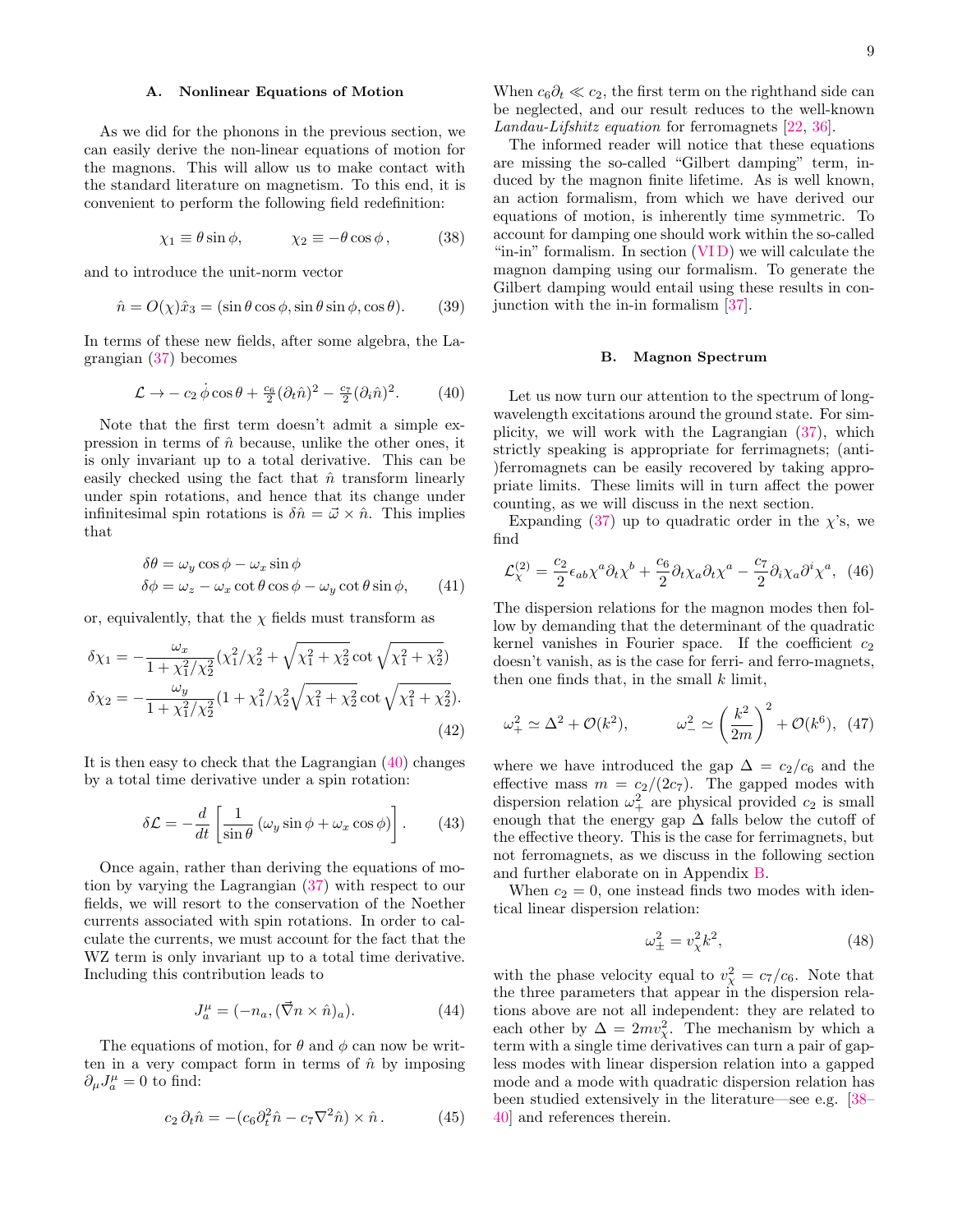### <span id="page-9-0"></span>C. Power counting

Let us first consider anti-ferromagnets, where  $c_2 = 0$ ; in this case, the low-energy effective Lagrangian [\(37\)](#page-7-7) acquires an accidental symmetry. Although Galilean boosts appear to be explicitly broken in the incompressible limit, when the phonon fields are neglected, the Lagrangian for antiferromagnets is formally invariant under Lorentz transformations with "speed of light"  $v_\chi^2 = c_7/c_6$ ; indeed, it has the same form as the Lagrangian for a relativistic nonlinear sigma model  $SO(3)/SO(2)$ . This additional symmetry ensures that the coefficients  $c_{6,7}$  get renormalized by nonlinearities in [\(37\)](#page-7-7) in such a way that their ratio remains constant. Higher derivative corrections to [\(37\)](#page-7-7) won't generically preserve this accidental symmetry—even though it would be technically natural for them to do so—and can therefore affect the ratio  $c_7/c_6$ .

Because of this accidental symmetry, the power counting scheme for anti-ferromagnets is virtually identical to that for a relativistic theory, with the speed of light replaced by  $v_\chi$ . Keeping length and time scales separate, we find that the only length scale that can be built out of  $c_6$  and  $c_7$  is  $L_\chi = (c_6 c_7)^{-1/4}$ , and the only time scale is  $L_{\chi}/v_{\chi}$ . In the absence of fine-tunings, these must be the scales that suppress higher derivative corrections to the effective Lagrangian [\(37\)](#page-7-7) (as usual, up to loop factors of  $4\pi$  and coefficients of order one).<sup>[8](#page-9-3)</sup> In other words, observables in the effective theory can be calculated in an expansion in powers of  $\omega L_{\chi}/v_{\chi}$  and  $kL_{\chi}$ . Furthermore, non-linearities in [\(37\)](#page-7-7) are suppressed compared to the quadratic terms as long as  $\chi^a \ll 1$ .

Let us now turn our attention to the case of ferromagnets, where  $c_2 \sim L_{\chi}^{-3}$ . The gap  $\Delta$  becomes comparable to the energy cutoff of the effective theory, i.e.  $\Delta \sim v_\chi/L_\chi^{-9}$  $\Delta \sim v_\chi/L_\chi^{-9}$  $\Delta \sim v_\chi/L_\chi^{-9}$ , and therefore the corresponding mode exits the regime of validity of the effective theory. An equivalent viewpoint is that the second term in the quadratic Lagrangian [\(46\)](#page-8-3) becomes negligible compared to the first one for  $\omega \ll v_{\chi}/L_{\chi}$ . By themselves, the first and third term describe a single propagating mode with a nonrelativistic dispersion relation—the second mode in Eq. [\(47\)](#page-8-4). In fact, combining the  $\chi^a$  in a single complex field  $\Psi = \chi_1 + i\chi_2$ , the Lagrangian [\(46\)](#page-8-3) with  $c_6 = 0$  reduces to the standard Lagrangian for a non-relativistic field Ψ. Thus, in this case the power counting is implemented exactly like in a theory for non-relativistic point particles (see e.g.  $[24, 41]$  $[24, 41]$ ).<sup>[10](#page-10-3)</sup>

Finally, let us discuss the case of ferrimagnets, where  $c_2$ is non-zero but small in units of the cutoff, i.e.  $c_2 L_\chi^3 \ll 1$ . This ratio introduces an additional expansion parameter that controls the soft breaking of time reversal [\[25\]](#page-16-15). The low-energy excitations are akin to a light relativistic

invariant under Galilei nor Lorentz boosts). At energies  $\Delta \ll \omega \ll v_{\chi}/L_{\chi}$ , the gap is negligible and one is left with an essentially gapless mode interacting with a heavy non-relativistic particle; explicit power counting can then be implemented as in non-relativistic QED and QCD [\[24,](#page-16-13) [41,](#page-16-27) [42\]](#page-16-28). At energies  $\omega \ll \Delta$ , one can treat also the gapped mode as non-relativistic, and switch to a new effective theory with cutoff  $\Delta$  that describes soft interactions of two non-relativistic particles with widely separated masses  $\Delta$  and m. Note that there is no distinction between the various cases

As in the case of the solid we may relate the cut-off to the UV parameters of the theory. There is one fundamental energy scale J, the exchange energy (see section [VII](#page-12-0) ) and one length scale, the lattice spacing a. Therefore, these must be the length  $(L<sub>x</sub> = a)$  and time  $(L_{\chi}/v_{\chi} = \hbar/J)$  scales which suppress higher dimensional operators.

#### <span id="page-9-1"></span>VI. MAGNON-PHONON INTERACTIONS

We will finally turn our attention to the coupled system of phonons and magnons. Magnetoelastic effects have already been studied in ferromagnets [\[9,](#page-16-2) [43–](#page-16-29)[46\]](#page-16-30), ferrimagnets [\[47\]](#page-16-31), and antiferromagnets [\[48](#page-16-32)[–50\]](#page-16-33). However, the focus has been on particular effects (e.g. Spin Seebeck effect [\[51–](#page-16-34)[53\]](#page-16-35)) or particular materials (e.g. Yttrium Iron Garnet [\[11,](#page-16-36) [46\]](#page-16-30)). In contrast, we are interested in universal low-energy phenomena that follow directly from symmetries. In this section we will derive a few such results.

#### <span id="page-9-2"></span>A. Generalized equations of motion

We will start by deriving the coupled equations of motion for magnon and phonon fields, which generalize the elasticity and Landau-Lifshitz equations discuss previously. In order to obtain the most general form of these equations, we work with the Lagrangian for ferrimagnets. Using the definition for  $\hat{n}$ ,  $\rho$  and  $\vec{v}$  we can rewrite Eq.  $(14)$  as

<span id="page-9-4"></span>
$$
\mathcal{L} = \frac{1}{2}\rho v^2 + \mathcal{L}_{WZW}^{\chi} - F_1(B)
$$
\n
$$
- \frac{1}{2}F_2^{ij}(B)\,\partial_i\hat{n}\cdot\partial_j\hat{n} + \frac{1}{2}\rho \tilde{F}_3(B)D_t\hat{n}\cdot D_t\hat{n}
$$
\n(49)

where in the last term we have used eq. [\(9b\)](#page-4-8) and defined  $D_t \equiv (\partial_t + v^i \partial_i)$  and redefined  $F_3 = \rho \tilde{F}_3$ . Varying this Lagrangian with respect to the magnon fields, we obtain

<span id="page-9-3"></span><sup>8</sup> Of course, one can always engineer materials where this assumption fails, i.e. higher derivative terms are suppressed by unnaturally small coefficients. In this case, the power counting must be

adjusted accordingly.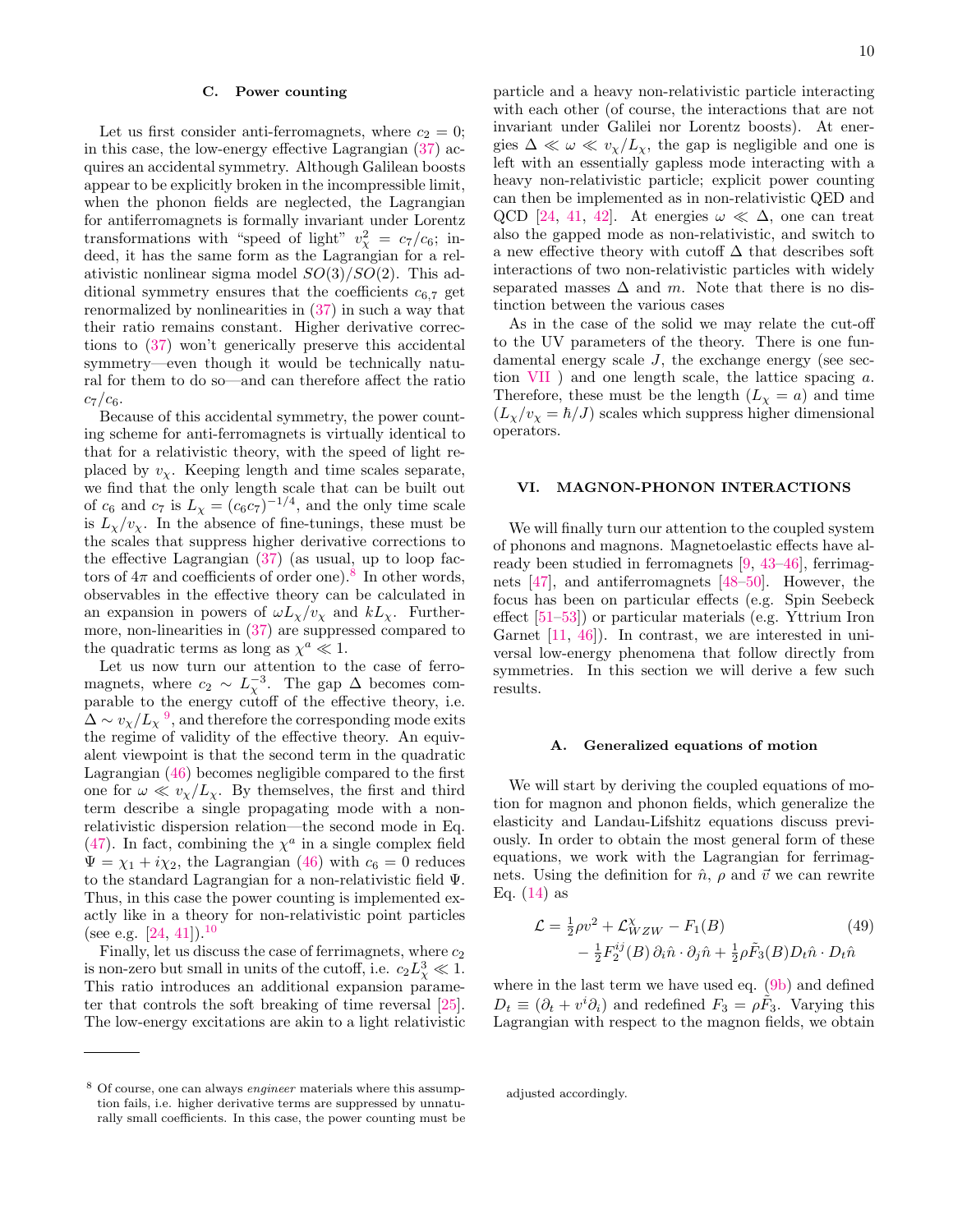<span id="page-10-4"></span>
$$
\rho \frac{c_2}{c_1} D_t \hat{n} - \rho \hat{n} \times D_t(\tilde{F}_3 D_t \hat{n}) + \rho \tilde{F}_3 \partial_i v^i \hat{n} \times D_t \hat{n} + \hat{n} \times \partial_i (F_2^{ij} \partial_j \hat{n}) = 0,
$$
\n(50)

while varying with respect to the phonon fields yields:

<span id="page-10-5"></span>
$$
\rho D_t \Big[ v_i + \frac{c_2}{2c_1} \epsilon^{ab} (O^{-1} \partial_i O)_{ab} + \tilde{F}_3 D_t \hat{n} \cdot \partial_i \hat{n} \Big] = \partial_j (\sigma_{ji} + \bar{\sigma}_{ji} + \tilde{\sigma}_{ji}), \tag{51}
$$

where

$$
\bar{\sigma}_{ji} = (\partial_m \hat{n}) \cdot (\partial_p \hat{n}) \left[ \frac{\delta_{ij}}{2} F_2^{mp} - \frac{\partial F_2^{mp}}{\partial B^{kl}} \partial_k \phi_i \partial_l \phi_j \right] (52)
$$

$$
\tilde{\sigma}_{ji} = -\rho(D_t \hat{n}) \cdot (D_t \hat{n}) \left[ \frac{\delta_{ij}}{2} \tilde{F}_3 - \frac{\partial \tilde{F}_3}{\partial B_{lk}} \partial_i \phi_l \partial_j \phi_k \right] (53)
$$

These equations are a generalization of previous works on magneto-elastic equations [\[54](#page-16-37)[–57\]](#page-16-38). Notice that we have used the continuity equation  $\partial_t \rho + \partial_i (\rho v^i) = 0$  to simplify Eqs.  $(50)$  and  $(51)$ . We can recover the equations for ferromagnets (anti-ferromagnets) by setting  $\tilde{F}_3 = 0$  ( $c_2 =$ 0). Interestingly, when the stresses on the right-hand side of Eq. [\(51\)](#page-10-5) are negligible, the quantity that is conserved in a comoving sense is no longer the local velocity of the solid, but in fact a combination that also involves the magnons. To the best of our knowledge the results for the fully non-linear equations of motion, to leading order in derivatives, [\(50\)](#page-10-4) and [\(51\)](#page-10-5) are novel.

## <span id="page-10-0"></span>B. Power Counting in the Mixed Theory

Once we consider both magnons and phonons at the same time, the power counting becomes much more complex. Consider, for instance, the case of antiferromagnets, for which  $\mathcal{L}_{WZW}^{\chi} = 0$ . We now have two characteristic length scales,  $L_{\chi}$  and  $L_{\pi}$  (which need not be of the same order as their ratio is dictated by the microphysics), and at least two independent speeds,  $v<sub>x</sub>$  and  $v_{\pi}$  (assuming that longitudinal and transverse speeds are of the same order, which need not be the case). Based on our previous discussions on power counting, the natural expectation is that the functions appearing in the Lagrangian [\(49\)](#page-9-4) scale like

$$
F_1 \sim \frac{v_\pi}{L_\pi^4}
$$
,  $F_2^{ij} \sim \frac{v_\chi}{L_\chi^2}$ ,  $\tilde{F}_3 \sim \frac{v_\pi L_\pi^4}{v_\chi L_\chi^2}$ , (54)

and that higher powers of  $\pi$  are suppressed by  $v_{\pi}$ . Observables should now be calculated in an expansion in powers of  $\omega L_, kL_>, L_, and v_$  and  $v_, where L_$ 

 $(L)$  is the largest (smallest) between  $L<sub>\pi</sub>$  and  $L<sub>\chi</sub>$ , and similarly for the speeds.

Unfortunately, one cannot associate a priori a definite scaling to each term in the Lagrangian [\(49\)](#page-9-4). This is because, when vertices are combined into Feynman diagrams, internal lines can be off-shell but an amount that is controlled by one or more of the expansion parameters listed above. A similar problem occurs in nonrelativistic QED and QCD, and it's handled by resorting to the method of regions (see e.g.  $[24, 41, 42, 58]$  $[24, 41, 42, 58]$  $[24, 41, 42, 58]$  $[24, 41, 42, 58]$  $[24, 41, 42, 58]$  $[24, 41, 42, 58]$ ). Ferroand ferri-magnets $11$  presents a similar challenge, except that the relevant kinematical regions are different compared to those of ferromagnets.

Ultimately, these subtleties related to power counting become relevant only if one wants to calculate higher order corrections in a systematic way. At lowest order, it is usually straightforward to drop subleading corrections and zero in on the leading contribution to whatever process one is interested in. To illustrate this, in what follows we will consider the leading corrections to the propagation of magnons due to couplings with the phonons. At leading order, these effects are captured by interactions in the Lagrangian  $(49)$  that are quadratic in  $\chi$  and linear in  $\pi$ 

$$
\mathcal{L}_{int} = \frac{c_2}{2} \partial_i \pi^i \epsilon_{ab} \chi^a \partial_t \chi^b - \frac{c_2}{2} \epsilon_{ab} \chi^a \partial_t \pi^i \partial_i \chi^b \n- \frac{c_8}{2} \partial_k \pi^k \partial_i \chi^a \partial^i \chi^a - c_9 \partial_i \chi^a \partial_j \chi^a \partial^i \pi^j \n+ \frac{c_{10}}{2} (\partial_i \pi^i) (\partial_t \chi^a)^2 - c_6 \dot{\chi}_a \pi^k \partial_k \chi_a,
$$
\n(55)

where we have defined

<span id="page-10-7"></span>
$$
\frac{\delta F_2^{ij}}{\delta B_{kl}} \equiv \frac{c_8}{2} \delta_{ij} \delta_{kl} + \frac{c_9}{2} (\delta_{ik} \delta_{jl} + \delta_{il} \delta_{jk}),\tag{56a}
$$

$$
\frac{\delta F_3}{\delta B_{ij}} \equiv \frac{c_{10}}{2} \delta_{ij}.
$$
\n(56b)

It is straightforward to estimate the natural size of the coefficients in [\(55\)](#page-10-7) in terms of  $L_{\chi,\pi}$  and  $v_{\chi,\pi}$ .

#### <span id="page-10-1"></span>C. Magnons in a stressed sample

Consider now a magnetic material under the application of a constant stress (normal and shear). This causes

<span id="page-10-2"></span><sup>&</sup>lt;sup>9</sup> Here we have used the relation  $c_2 \sim (c_6 c_7)^{3/4}$  valid for ferromagnets.

<span id="page-10-3"></span><sup>10</sup> One technical difference compared to ordinary non-relativistic particles is that all magnon self-interactions are suppressed by at least two derivatives.

<span id="page-10-6"></span><sup>&</sup>lt;sup>11</sup> As we discussed in the previous section, ferrimagnets feature yet another expansion parameter,  $c_2 L_\chi^3$ , controlling the amount of time reversal breaking.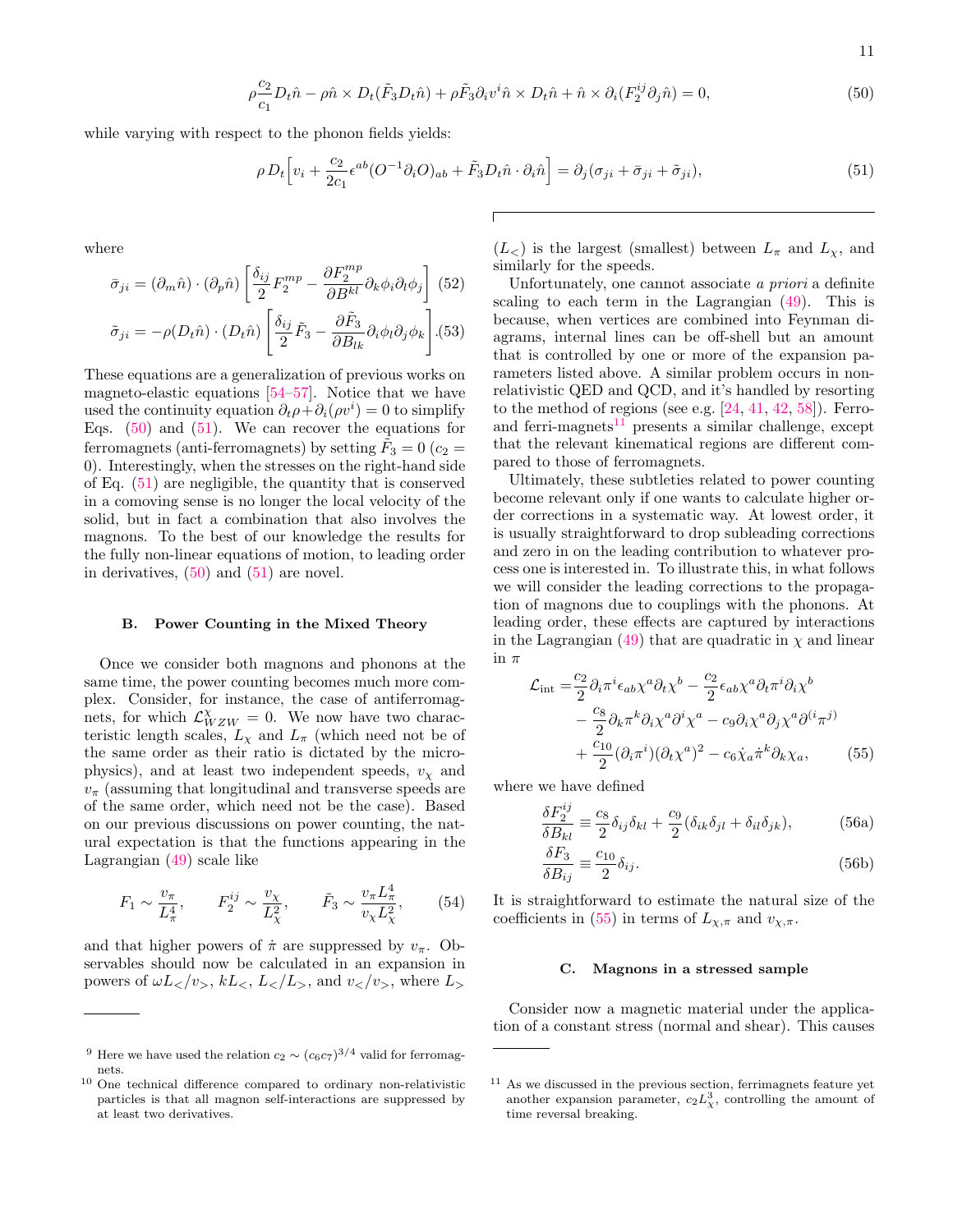

<span id="page-11-2"></span>FIG. 2. Feynman diagram describing the emission of a phonon from a magnon

the atoms to displace from their equilibrium positions, which is captured by a non-zero expectation value for the phonon fields. We will denote the linear strain tensor in the sample by  $\gamma_{ij} = \langle \partial_{(i} \pi_{j)} \rangle$ . In the limit where the strain is small (note that  $\gamma_{ij}$  is dimensionless), the leading corrections to the quadratic Lagrangian for magnons in Eq. [\(46\)](#page-8-3) will come from the interactions shown in Eq. [\(55\)](#page-10-7) with the phonon fields replaced by their expectation value:

$$
\mathcal{L}_{int} \rightarrow \frac{c_2 \gamma}{2} \epsilon_{ab} \chi^a \partial_t \chi^b - \frac{c_8 \gamma}{2} \partial_i \chi^a \partial^i \chi^a
$$
 (57)  
-  $c_9 \gamma^{ij} \partial_i \chi^a \partial_j \chi^a + \frac{c_{10} \gamma}{2} (\partial_t \chi^a)^2$ ,

where we used the fact that the shear is by assumption time-independent, and we defined  $\gamma = \delta^{ij} \gamma_{ij}$ .

Assuming moreover that the stress is homogeneous, i.e. that  $\gamma_{ij}$  is just a constant tensor, we can easily derive the corresponding modification to the dispersion relations of magnons. Once again, the case of ferro- and ferri-magnets need to be treated separately from the case of antiferromagnets, for which  $c_2 = 0$ . The final outcome is that the magnon dispersion relations retain the same qualitative form, but the parameters  $\Delta, m$  and  $v_\chi^2$  get modified as follows:

$$
\Delta \to \Delta' = \Delta \left[ 1 + \gamma \left( 1 - \frac{c_{10}}{c_6} \right) \right],
$$
\n(58a)

$$
m \to m' = m \left[ 1 + \gamma \left( 1 - \frac{c_8}{c_7} \right) - 2 \frac{c_9}{c_7} \gamma^{ij} \hat{k}_i \hat{k}_j \right], \quad (58b)
$$

$$
v_{\chi}^{2} \rightarrow v_{\chi}^{2'} = v_{\chi}^{2} \left[ 1 + \gamma \left( \frac{c_{8}}{c_{7}} - \frac{c_{10}}{c_{6}} \right) + 2 \frac{c_{9}}{c_{7}} \gamma^{ij} \hat{k}_{i} \hat{k}_{j} \right].
$$
 (58c)

Interestingly, it remains true that  $\Delta' = 2m'v_{\chi}^{2'}$ . We should also emphasize that the full action  $(49)$  can also be used to calculate the magnon dispersion relations in regimes where  $\gamma_{ij} \sim \mathcal{O}(1)$ . In that case, however, one needs to take into account the full non-linear structure of the functions  $F_i(B)$ . The advantage of focusing on small strains is that the coefficients appearing in  $(57)$ will also control other phenomena, such as the magnetic damping we are about to discuss. The effect of straining the lattice on anti-ferromagnetic magnons has also been studied in [\[59\]](#page-17-0).

### <span id="page-11-0"></span>D. Magnetic Damping

As previously mentioned our analysis has not included the Gilbert damping, which is typically added as a phenomenological term, but for magnetic insulators the damping arises due to magnon decay mediated by the interaction Lagrangian in Eq. [\(55\)](#page-10-7). The decay width can be calculated from the cut diagram, which is the square of the amplitude shown in Fig. [2.](#page-11-2) This process induces a torque on the lattice that contributes to the Einstein-de Haas effect [\[60\]](#page-17-1). The converse process, where a phonon emits a magnon, is not allowed unless some of the symmetries are explicitly broken, as will be discussed in the next section. For simplicity, in what follows we are going to focus on (anti-)ferromagnets. Our analysis can be easily extended to the case of ferrimagnets.

<span id="page-11-1"></span>Ferromagnets. On general grounds, we would expect interactions with the lowest number of derivatives to give the dominant low-energy contribution to the pro-cess shown in Fig. [\(2\)](#page-11-2). In ferromagnets, where  $c_2 \neq 0$ , this suggests that we focus on the term in the first line of Eq. [\(55\)](#page-10-7). In fact, when the derivatives are estimated on-shell using the dispersion relation appropriate for ferromagnets, we find that

$$
\frac{\frac{c_2}{2}\partial_i \pi^i \epsilon_{ab} \chi^a \partial_t \chi^b}{\frac{c_2}{2}\epsilon_{ab} \chi^a \partial_t \pi^i \partial_i \chi^b} \sim \frac{k^3/m}{v_\pi k^2} = \frac{k}{mv_\pi}.
$$
 (59)

This means that the second interaction in [\(55\)](#page-10-7) is actually the leading one, i.e.

<span id="page-11-3"></span>
$$
\mathcal{L}_{int} \to -\frac{c_2}{2} \epsilon_{ab} \chi^a \partial_t \pi^i \partial_i \chi^b. \tag{60}
$$

The corresponding amplitude is given by

$$
i\mathcal{M} = -\frac{i}{2\sqrt{c_1}}\,\omega_\lambda(k)\hat{\epsilon}^\star_\lambda(k)\cdot(\vec{p}+\vec{p}^\prime) \tag{61}
$$

where  $\omega_{\lambda}(k)$  and  $\hat{\epsilon}_{\lambda}(k)$  are respectively the dispersion relation and the polarization vector associated with a phonon of polarization  $λ$ . Notice also that the amplitude associated with the interaction [\(60\)](#page-11-3) includes a factor fude associated with the interaction (bo) includes a factor<br>of  $(1/\sqrt{c_1})(1/\sqrt{c_2})^2$  that accounts for the non-canonical normalization of the phonon and magnon fields.

The total decay rate can be obtained as usual by integrating the amplitude squared over all possible final states that conserve momentum, with a relativistic (nonrelativistic) normalization for the phonon (magnon) states. The explicit results for longitudinal and transverse phonons are: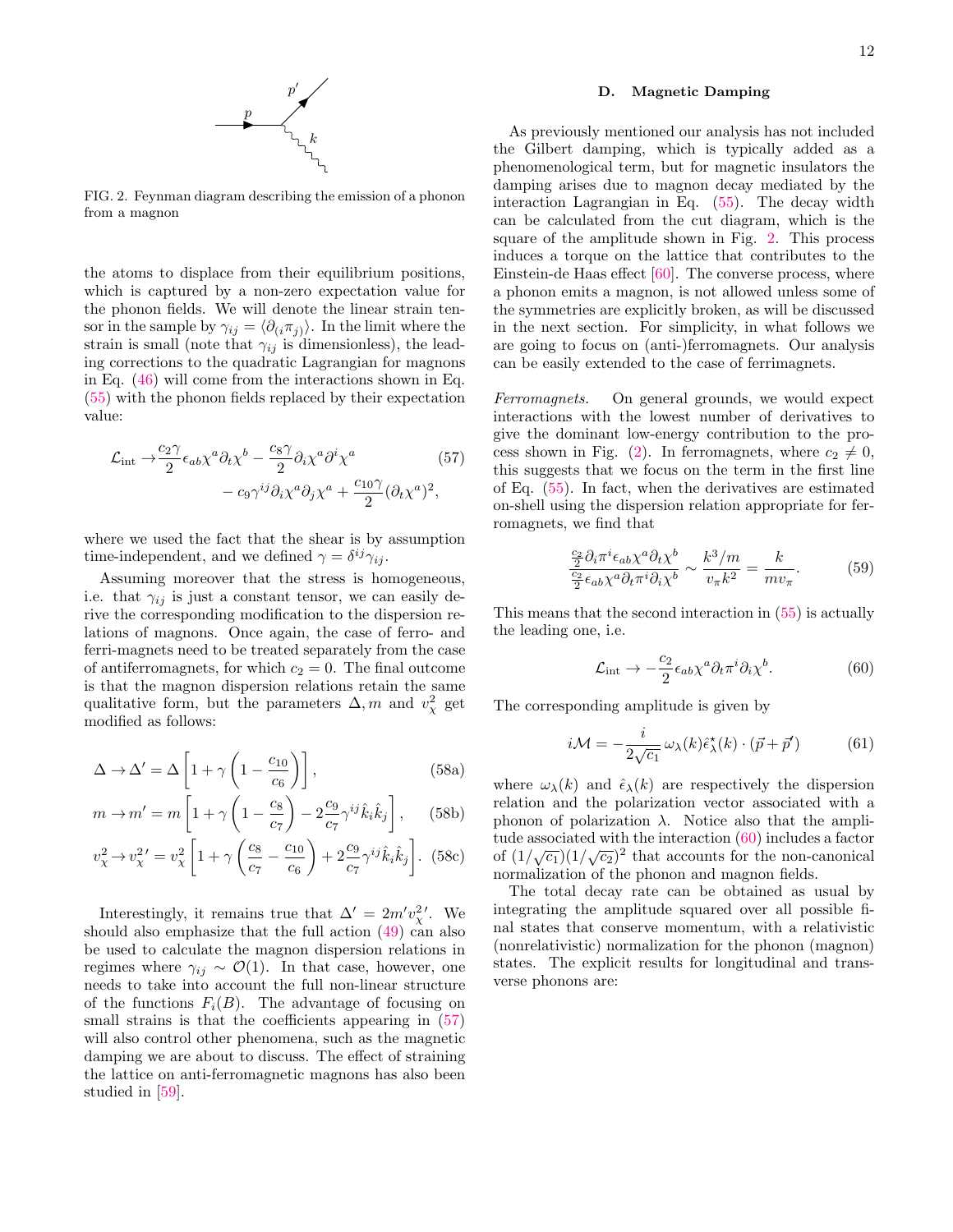$$
\Gamma_{L} = \frac{1}{4c_{1}} \int \frac{d^{3}p'}{(2\pi)^{3}} \frac{d^{3}k}{2\omega_{L}(k)(2\pi)^{3}} \omega_{L}(k)^{2} \frac{[(\vec{p} + \vec{p}') \cdot \vec{k}]^{2}}{\vec{k}^{2}} (2\pi)^{4} \delta^{3}(\vec{p} - \vec{p}' - \vec{k}) \delta(\omega(p) - \omega(p') - \omega_{L}(k))
$$
\n
$$
= \frac{2m^{3}v_{L}^{3}}{3\pi\bar{p}p} (p - mv_{L})^{3} \theta(p - mv_{L}),
$$
\n(62)

and

$$
\Gamma_{T} = \frac{1}{4c_{1}} \int \frac{d^{3}p'}{(2\pi)^{3}} \frac{d^{3}k}{2\omega_{T}(k)(2\pi)^{3}} \omega_{T}(k)^{2} \left\{ (\vec{p} + \vec{p}')^{2} - \frac{[(\vec{p} + \vec{p}') \cdot \vec{k}]^{2}}{\vec{k}^{2}} \right\} (2\pi)^{4} \delta^{3}(\vec{p} - \vec{p}' - \vec{k}) \delta(\omega(p) - \omega(p') - \omega_{T}(k))
$$
\n
$$
= \frac{m v_{T}}{15 \pi \bar{\rho} p} (p - m v_{T})^{4} (4p + m v_{T}) \theta(p - m v_{T}),
$$
\n(63)

where in final results we have used the fact that  $c_1$  is equal to the background density  $\bar{\rho}$ .

Anti-Ferromagnets. In the antiferromagnetic case,  $c_2 = 0$ and the power counting is such that the momentum and energy scale in the same way. This is because both

phonons and magnons now have linear dispersion relations:  $\omega_{L,T}^2 = v_{L,T}^2 k^2$  and  $\omega^2 = v_{\chi}^2 p^2$ , respectively. Thus all the terms in [\(55\)](#page-10-7) contribute at the same order, and the expressions for the decay rates become more complicated:

$$
\Gamma_T = \frac{2p^5(1 - \hat{v}_T)\hat{v}_T(\hat{v}_T^3 + 6\hat{v}_T^2 + 14\hat{v}_T + 14)(c_6 + c_9)^2}{105\pi c_1 c_6^2(\hat{v}_T + 1)^5} \Theta(1 - \hat{v}_T),\tag{64}
$$

$$
\Gamma_L = \frac{p^5}{210\pi c_1 c_6^2 \hat{v}_L (\hat{v}_L + 1)^5} (4c_6^2 \hat{v}_L^6 + 20c_6^2 \hat{v}_L^5 + 32c_6^2 \hat{v}_L^4 - 56c_6 c_{10} \hat{v}_L^2 + 8c_6 c_8 \hat{v}_L^4 + 40c_6 c_8 \hat{v}_L^3 + 8c_6 c_8 \hat{v}_L^2 + 8c_6 c_9 \hat{v}_L^6 + 40c_6 c_9 \hat{v}_L^5 + 72c_6 c_9 \hat{v}_L^4 + 40c_6 c_9 \hat{v}_L^3 - 48c_6 c_9 \hat{v}_L^2 + 14c_{10}^2 \hat{v}_L^2 - 35c_{10}^2 \hat{v}_L + 35c_{10}^2 + 28c_{10} c_8 \hat{v}_L^2 - 70c_{10} c_8 \hat{v}_L + 14c_{10} c_8 - 140c_{10} c_9 \hat{v}_L + 84c_{10} c_9 + 18c_8^2 \hat{v}_L^2 - 15c_8^2 \hat{v}_L + 11c_8^2 + 8c_8 c_9 \hat{v}_L^4 + 40c_8 c_9 \hat{v}_L^3 + 72c_8 c_9 \hat{v}_L^3 - 100c_8 c_9 \hat{v}_L + 36c_8 c_9 + 4c_9^2 \hat{v}_L^6 + 20c_9^2 \hat{v}_L^5 + 40c_9^2 \hat{v}_L^4 + 40c_9^2 \hat{v}_L^3 + 12c_9^2 \hat{v}_L^2 - 120c_9^2 \hat{v}_L + 60c_9^2) \Theta(1 - \hat{v}_L),
$$
\n(65)

where  $\hat{v}_{L,T} \equiv v_{L,T}/v_{\chi}$ .

The purpose of this calculation is only illustrative. For one thing the result is a function of the unknown quantities  $(v_{L,T}, v_{\chi}, c_6, c_8, c_9, c_{10})$ , all of which would have to be fit from data. Furthermore, phenomenologically, one would typically be more interested in the finite temperature decay rate as as well as the transport lifetime. This analysis was performed for the special case of Yttrium Iron Garnet in [\[46\]](#page-16-30). It is straightforward exercise to calculate these quantities in the effective field theory.

## <span id="page-12-0"></span>VII. EXPLICIT SYMMETRY BREAKING

Explicitly breaking internal spin rotations leads to a broad range of interesting phenomena. To gain some physical intuition for how explicit symmetry breaking can arise, we shall begin by recalling the microscopic origin of the symmetric Lagrangian in the incompressible limit, Eq. [\(37\)](#page-7-7).

#### <span id="page-12-1"></span>A. Continuum limit of the Heisenberg model

The strong coupling expansion of the half filled Hubbard model reduces to the Heisenberg model,

<span id="page-12-2"></span>
$$
H = -J\sum_{\langle ij \rangle} \vec{S}_i \cdot \vec{S}_j. \tag{66}
$$

Since the Hubbard model only involves spin independent nearest neighbor interactions, this Hamiltonian is independent of the magnetic moment. i.e. J only depends upon the matrix element of the Coulomb interaction between electrons centered on neighboring atoms. In this way we can think of the Heisenberg model as an effective theory of the Hubbard model where we have integrated out the atomic orbits. At higher orders in the strong coupling expansion, the Hamiltonian [\(66\)](#page-12-2) gets corrected by the so-called "bi-quadratic" terms of the form

$$
\Delta H = -\tilde{J} \sum_{\langle ij \rangle} (\vec{S}_i \cdot \vec{S}_j)^2.
$$
 (67)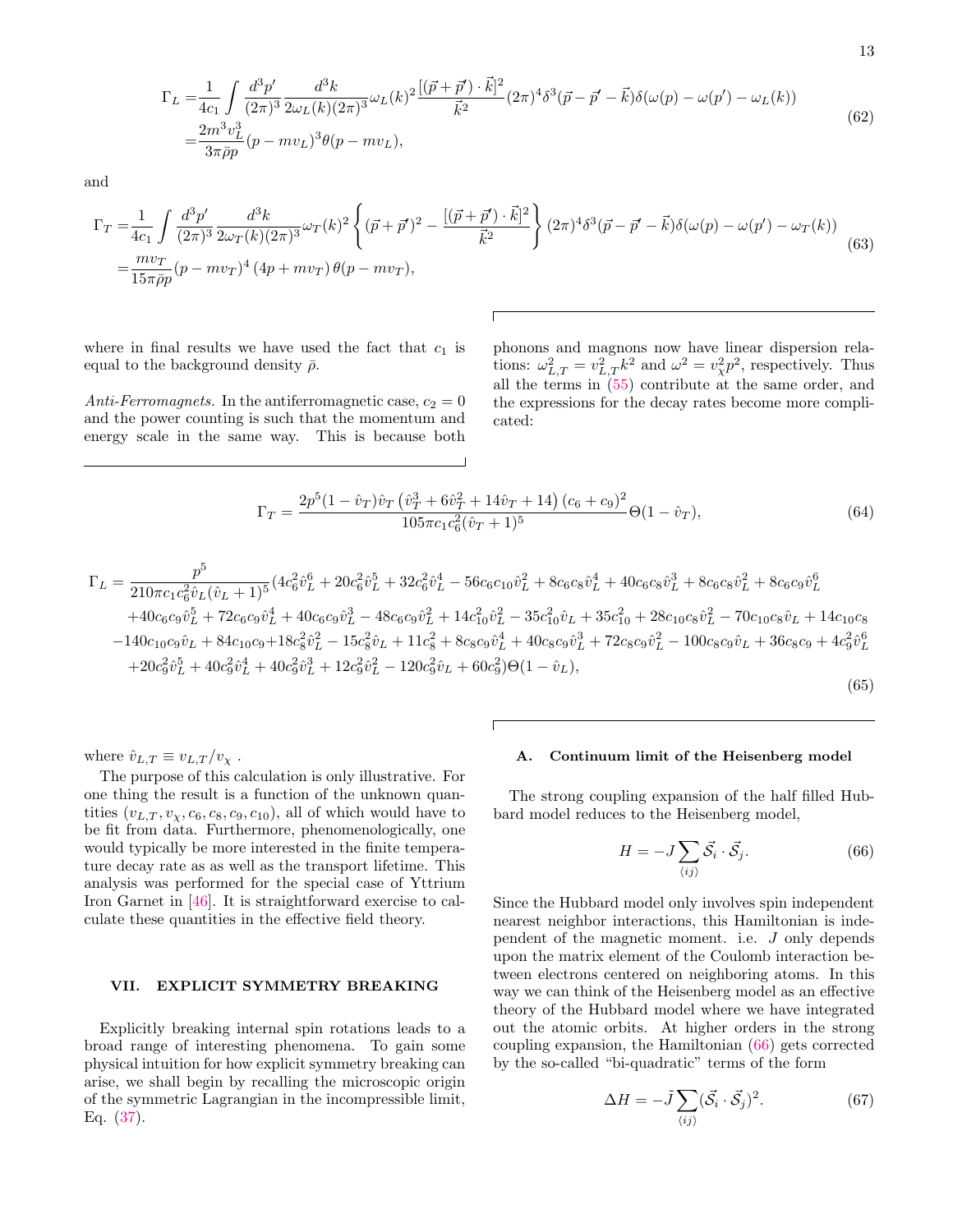While such terms, if numerically significant, can have considerable effects on the phase transition [\[61\]](#page-17-2) the low energy theory of Goldstones below the critical point is unchanged by their presence.

Starting from the Heisenberg Hamiltonian [\(66\)](#page-12-2), we can obtain (minus) the static limit of the Lagrangian density [\(40\)](#page-8-2) by taking to the continuum limit. This is accomplished by parameterizing the spins as  $\vec{S}_i \equiv S \hat{n}_i$ , where the magnitude S is constant and replacing  $i \rightarrow \vec{r}, j \rightarrow$  $\vec{r} + \vec{\delta}$ , where  $\vec{r}$  is the position of the *i*th spin with some choice of origin. The sum over nearest neighbors becomes an integral over  $\vec{r}$ . We then coarse grain by averaging over the  $\vec{\delta}$ 's,<sup>[12](#page-13-2)</sup> and take the limit  $\vec{\delta} \to 0, \mathcal{S} \to \infty$  with  $\delta^2 \mathcal{S}^2$ fixed.

The final result is

$$
-\mathcal{L}_{\text{static}} = \frac{c_7}{2} (\partial_i \hat{n})^2, \tag{68}
$$

and  $c_7 \sim J\delta^2 \mathcal{S}^2$ .

### <span id="page-13-0"></span>B. Explicit symmetry breaking and spurions

To properly capture the long distance physics of explicit symmetry breaking we utilize a spurion analysis (see e.g. [\[62\]](#page-17-3)). We will assume that the associated length and time scales are much longer than those at which spontaneous symmetry breaking occurs, so that explicit breaking can be treated perturbatively using spurion fields. The symmetry breaking parameter (in cut-off units) is treated as an additional expansion parameter, whose relative size compared to other corrections will depend upon the energy/length scale of interest.

### <span id="page-13-1"></span>1. Zeeman Interactions

Arguably the simplest source of explicit symmetry breaking is the Zeeman coupling between spins and a constant external magnetic field. At the microscopic level, this is described by supplementing the microscopic Hamiltonian with a term

<span id="page-13-6"></span>
$$
\Delta H = -\mu \sum_{i} \vec{\mathcal{B}} \cdot \vec{\mathcal{S}}_{i}.\tag{69}
$$

This interaction explicitly breaks the spin  $SO(3)$  down to the  $SO(2)$  subgroup that leaves  $\vec{\mathcal{B}}$  invariant

The spurion technique amounts to treating the explicit symmetry breaking as if it were a spontaneous breaking due to an operator  $\vec{\Psi}$ —the spurion field—that develops a small expectation value  $\langle \vec{\Psi} \rangle = \mu \vec{\mathcal{B}}$ . The advantage of this approach is that the spurion can be treated like any other matter field and coupled to the Goldstone modes following the standard rules of the coset construction [\[16,](#page-16-6) [63\]](#page-17-4). The spurion transforms in a linear representation of the full symmetry group  $(G)$ ,  $\vec{\Psi} \to q \vec{\Psi}$ . However, to form invariant using the coset construction we are interested in objects which transform under the unbroken subgroup H. The field  $\vec{\Psi}' = \Omega^{-1} \vec{\Psi}$  is such an object as it transforms as  $\vec{\Psi}' \to h(\Phi, g) \vec{\Psi}'$ , where  $\Phi$  stands for all the Goldstone fields. However,  $\vec{\Psi}'$  transforms reducibly under H so we decompose  $\vec{\Psi}'$  into irreducible representations of the unbroken group, i.e.  $\Psi'_a$  and  $\Psi'_3$ . Finally we add to the effective action terms that depend on these irreps and are manifestly invariant under the unbroken group. To this end it is helpful to notice that the microscopic interaction preserves time reversal if the spurion is assumed to be odd, i.e. to transform as  $\vec{\Psi} \rightarrow -\vec{\Psi}$ .

In a ferromagnet, where time reversal is spontaneously broken, we are allowed to write terms involving the spurion that are not invariant under time reversal. Consequently, at leading order in  $\mu \mathcal{B}L_{\chi}/v_{\chi}$  we have

$$
\mathcal{L}_{\text{spurion}} = F(B)\,\Psi_3' = F(B)\,O_{3A}^{-1}(\chi)\Psi^A = F(B)\hat{n}\cdot\vec{\Psi} \to F(B)\mu\hat{n}\cdot\vec{\mathcal{B}},\tag{70}
$$

where in the last step we have replaced the spurion with its expectation value. Since, in the continuum limit, an external magnetic field couples to the Noether den-sity of spin [\[22\]](#page-16-11), the function  $F(B)$  is constrained <sup>[13](#page-13-3)</sup>. More precisely, since the Ferromagnetic spin density is given by  $\vec{s} = c_2 \det(D) \hat{n}$  for a ferromagnet, this fixes  $F(B) = c_2 \text{det}(D)$ . The operator in [\(70\)](#page-13-4) introduces mix<span id="page-13-4"></span>ing between magnons and longitudinal phonons when  $\vec{\beta}$ is not aligned with the unbroken spin direction (the 3 direction, in our notation)<sup>[14](#page-13-5)</sup>. Of course, the incompressible limit  $(F(B) = constant)$  of this result could have also been obtained more easily by taking the continuum limit of the microscopic interaction [\(69\)](#page-13-6).

<span id="page-13-2"></span><sup>&</sup>lt;sup>12</sup> By isotropy, we must have  $\langle \delta_i \delta_j \rangle \sim \delta^2 \delta_{ij}$ .

<span id="page-13-3"></span><sup>&</sup>lt;sup>13</sup> We thank Tomas Brauner for pointing this out to us.

<span id="page-13-5"></span><sup>&</sup>lt;sup>14</sup> When  $\vec{\beta}$  is not aligned with the magnetization, the system will precess around the field. Damping will eventually lead to alignment on longer time scales.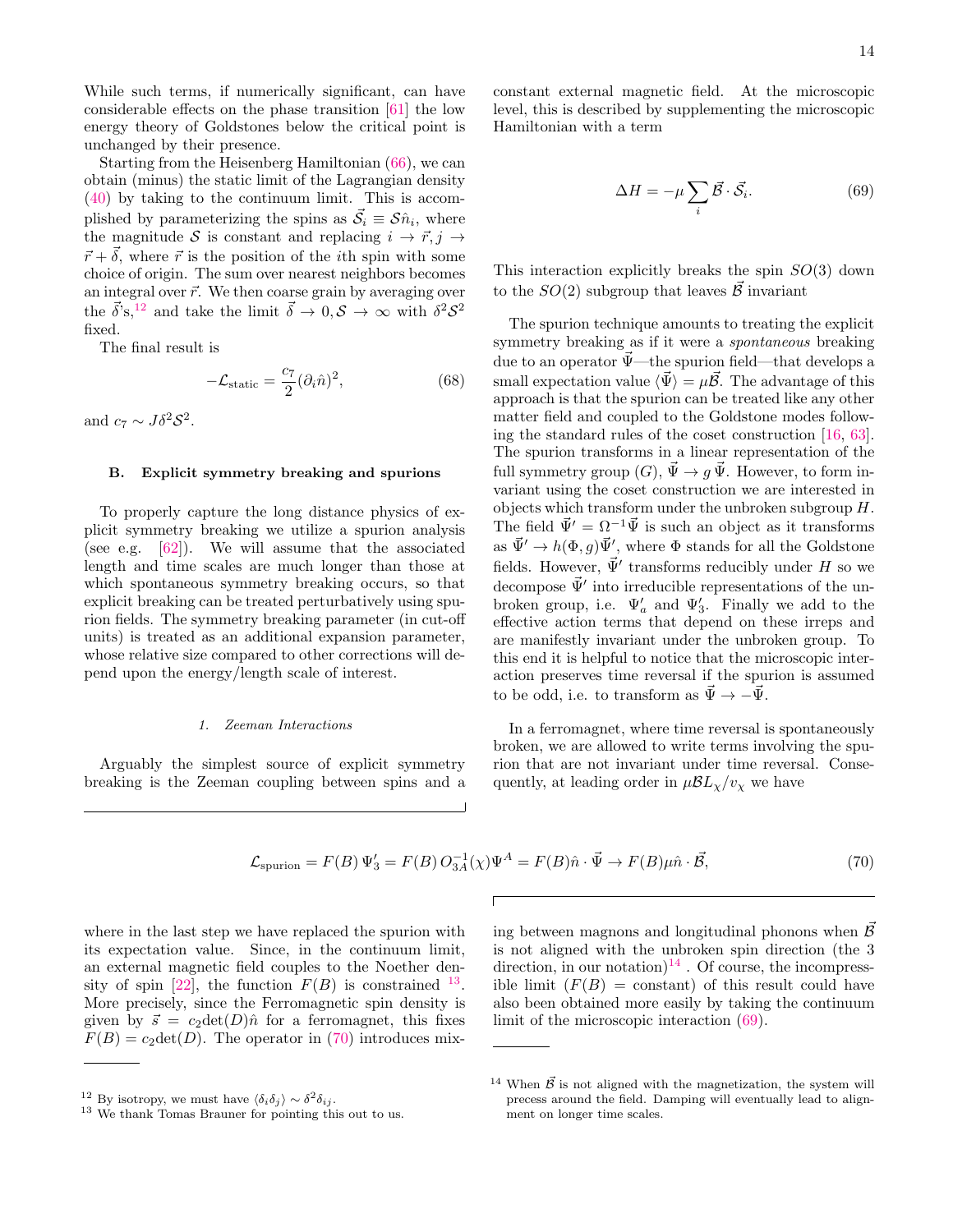In the case of an antiferromagnet, the leading interaction with the spurion must be invariant under time reversal, and therefore we have

<span id="page-14-2"></span>
$$
\mathcal{L}_{\text{spurion}} = F(B) \, \Psi_a' \nabla_t \chi^a \to F(B) \, O_{aA}^{-1}(\chi) \, \mu \mathcal{B}^A \nabla_t \chi^a. \tag{71}
$$

Of course, the interaction [\(71\)](#page-14-2) is also allowed for ferromagnets. But in the incompressible limit, this is not the leading correction to the effective action for ferromagnons. The functional form of  $F(B)$  is also constrained in this case from the anti-ferromagnetic spin density to be  $\rho \tilde{F}_3(B)$ . As in [\(70\)](#page-13-4), this also results in phonon-magnon mixing when  $\vec{\beta}$  is not aligned with the unbroken spin direction. Interestingly, Zeeman interactions cannot introduce mixing between magnons and transverse phonons—a result that follows straightforwardly from our spurion analysis.

### <span id="page-14-0"></span>2. The Dzyaloshinsky-Moriya (DM) interactions

At the microscopic level the Dzyaloshinsky-Moriya (DM) interaction [\[64,](#page-17-5) [65\]](#page-17-6) takes the form:

<span id="page-14-3"></span>
$$
H = \sum_{\langle ij \rangle} (\vec{S}_i \times \vec{S}_j) \cdot \vec{D}_{ij},\tag{72}
$$

where the vector  $\vec{D}_{ij}$  depends on two neighboring lattice points, and in perturbation theory can be expressed as a linear combination of matrix elements of the orbital angular momentum operator [\[66\]](#page-17-7). This interaction occurs when the inversion symmetry is broken in a material, and leads to the canting of the spins in the ground state. It explicitly breaks spin and spatial rotations down to the diagonal subgroup, generated by  $\vec{J} \equiv \vec{S} + \vec{L}$ .

At the microscopic level, one can distinguish between two types of DM interactions depending on whether  $\vec{D}_{ij}$ is parallel or perpendicular to the lattice vector  $\vec{r}_{ij}$  connecting the sites  $i$  and  $j$ . In the continuum limit, the first case yields the so-called Bloch-type DM interactions, which arise for instance in non-centrosymmetric bulk materials [\[67\]](#page-17-8). In the second case, the resulting DM interaction is dubbed  $N\acute{e}el-type$ . This interaction is anisotropic, and it occurs for example when a thin film ferromagnet is placed on top of a non-magnetic material with a large spin-orbit interaction (interfacial DM interaction) [\[68\]](#page-17-9). Significant theoretical and experimental attention has been recently devoted to DM interactions, as they provide a mechanism to stabilize magnetic Skyrmions [\[69–](#page-17-10) [82\]](#page-17-11).

Instead of taking the continuum limit of the microscopic interactions [\(72\)](#page-14-3), we are going to use the spurion technique to infer the corresponding terms in the effective action for magnons and phonons. In order to break spatial and spin rotations down to the diagonal subgroup, we need a spurion field that transforms in a non-trivial representations of both symmetries, which we will take to be the fundamental representations for simplicity, i.e.

we will use a field  $\Psi_i^A$ . There are two distinct ways of implementing the desired explicit breaking by giving a vev to the spurion, and they correspond to the two types of DM interactions mentioned above:

<span id="page-14-4"></span>
$$
\text{Bloch:} \quad \langle \Psi_i^A \rangle = \delta_i^A D_{\parallel}, \tag{73a}
$$

Néel: 
$$
\langle \Psi_i^A \rangle = \epsilon^A_{ij} D^j_{\perp}.
$$
 (73b)

In order to couple the spurion to phonon and magnons, we will follow the blueprint outlined for the Zeeman interaction: we first introduce a new field  $\Psi' \equiv \Omega^{-1}\Psi$ , then break it up into its irreducible representations under the (spontaneously) unbroken group,  $\Psi^{\prime 3}_i$  and  $\Psi^{\prime a}_i.$  The leading symmetry breaking term in the effective Lagrangian is then

$$
\mathcal{L}_{\text{spurion}} = F(B) \, \Psi_i^{\prime a} \nabla^i \chi_a \to F(B) \, O^{-1}(\chi)^a{}_A \langle \Psi_i^A \rangle \nabla^i \chi_a. \tag{74}
$$

It is easy to show that, after replacing the spurion with the appropriate expectation values in [\(73\)](#page-14-4) and taking the incompressible limit  $(F(B) = constant)$ , this spurion action reproduces the familiar expressions for the Bloch and Néel DM interactions:

<span id="page-14-5"></span>Bloch:

\n
$$
D_{\parallel} \epsilon_{ijk} \hat{n}^i \partial^j \hat{n}^k,
$$
\n(75a)

Néel: 
$$
D^j_\perp(\hat{n}_j \partial_i \hat{n}^i - \hat{n}^i \partial_i \hat{n}^j).
$$
 (75b)

Away from the incompressible limit, the coupling [\(74\)](#page-14-5) gives rise to a kinetic mixing between the longitudinal phonon and either  $\partial_a \chi^a$  (Bloch) or  $\epsilon^{ab} \partial_a \chi_b$  (Néel). This however is not the only source of kinetic mixing, since one should also consider the operator

$$
\mathcal{L}'_{\text{spurion}} = F'(B) \Psi_i^{\prime a} \nabla^{(i} \pi^{j)} \nabla_j \chi_a. \tag{76}
$$

which additionally generates a kinetic mixing between magnons and the transverse phonons. See e.g. [\[83](#page-17-12)[–86\]](#page-17-13) for recent work on phonon-magnon mixing.

### <span id="page-14-1"></span>VIII. CONCLUSIONS

We have demonstrated how to build an effective field theory for magneto-elastic interactions using the spacetime coset construction. The action non-linearly realizes all of the broken symmetries in a long wavelength approximation. The action includes all orders in the fields with a fixed number of derivatives, which makes the theory valid for any background where  $\partial^2 \chi / \Lambda_\chi^2 \ll 1$ . We have also shown how to systematically include the effects of explicit symmetry breaking due to Zeeman and DM interactions. Other symmetry breaking terms can be included using the same line of reasoning as presented in the last section. We have presented several new results most important of which are eqs.  $(50)$  and  $(51)$ that generalized the Landau-Lifshitz equations to allow for incompressibility. Applications of our formalism to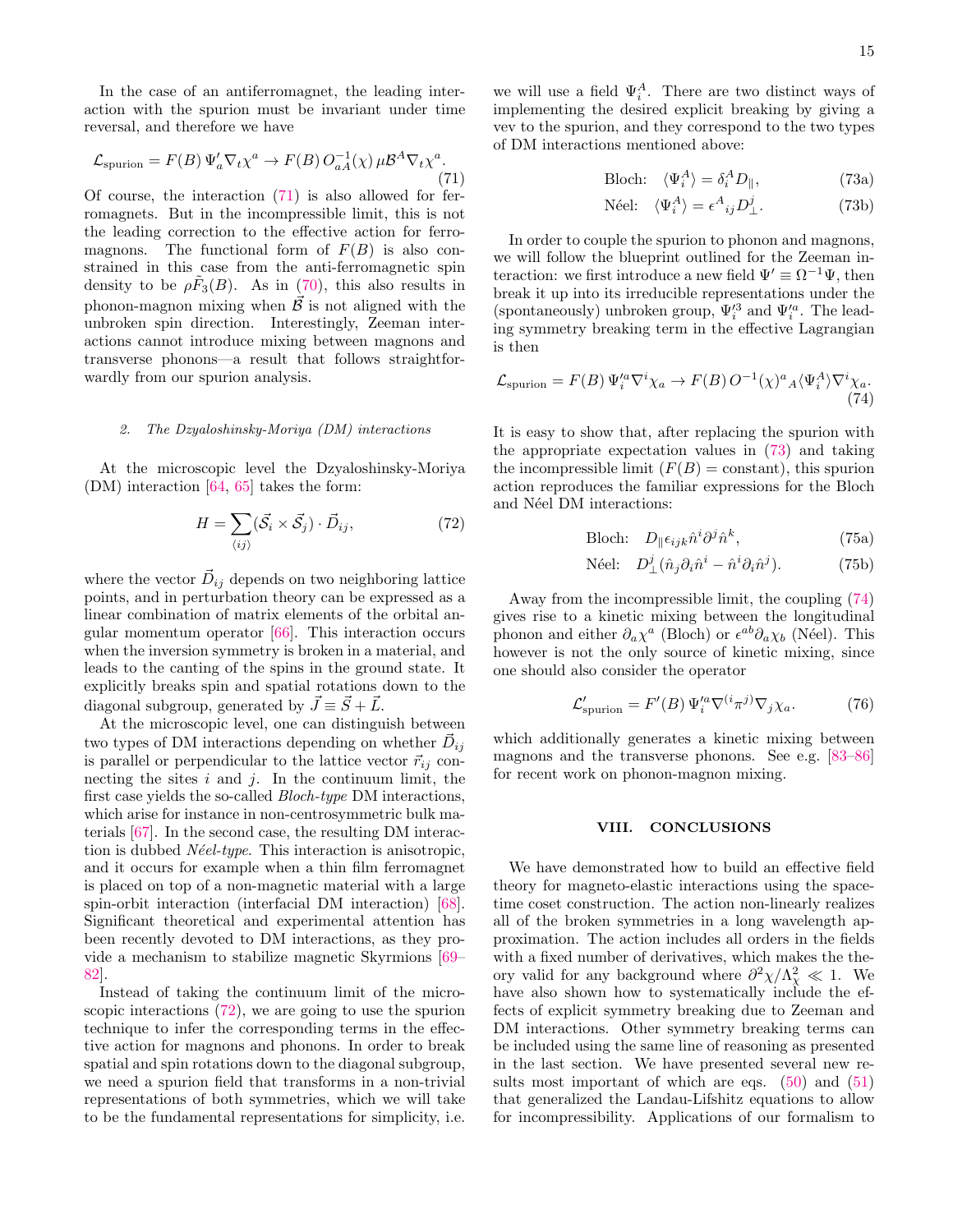Skyrmionic physics will follow in a subsequent publication.

Acknowledgments: We would like to thank Amit Acharya, Tomas Brauner, Angelo Esposito, Garrett Goon and Di Xiao for helpful discussions. R.P. acknowledges the hospitality of the Sitka Sound Science Center and the Abdus Salam International Center for Theoretical Physics, where part of this work was carried out. This work was partially supported by the US Department of Energy under grants DE- FG02-04ER41338 and FG02-06ER41449, and by the National Science Foundation under Grant No. PHY-1915611.

## <span id="page-15-0"></span>Appendix A: WZW term for magnons

In this short appendix, we provide a few more details about the derivation of the RHS of Eq. [\(10b\)](#page-4-4). To this end, we'll focus our attention on the 2-form  $\omega_2 \equiv \epsilon_{ab} \omega_{S_a} \wedge \omega_{S_b}$ , which can be written more explicitly as

$$
\omega_2 = \frac{1}{2} \epsilon^{aBC} [O^{-1} dO]_{a3} \wedge [O^{-1} dO]_{BC}. \tag{A1}
$$

Using the fact that  $O^{-1} = O^T$ , and writing explicitly the sums over the indices  $B = b$ , 3 and  $C = c$ , 3, we find

<span id="page-15-2"></span>
$$
\omega_2 = \epsilon^{ab} O_{Aa} O_{Bb} dO_{A3} \wedge dO_{B3}.
$$
 (A2)

At this point, it is convenient to think of the matrix elements  $O_{AB}$  as a triplet of mutually orthogonal unit vectors defined by

$$
\hat{m}_A^{(a)} \equiv O_A{}^a, \qquad \hat{n}_A \equiv O_{A3} \tag{A3}
$$

Then,

$$
\epsilon^{ab}O_{Aa}O_{Bb} = (\hat{m}_A^{(1)}\hat{m}_B^{(2)} - \hat{m}_A^{(2)}\hat{m}_B^{(1)}) = \epsilon_{ABC}\hat{n}^C. \tag{A4}
$$

The result on the RHS follows from the fact that the expression in the intermediate step must be antisymmetric, orthogonal to  $\hat{n}^A$  and  $\hat{n}^B$ , and its contraction with  $\epsilon^{ABC} \hat{n}_C$  must be equal to 2. Thus, the 2-form in Eq. [\(A2\)](#page-15-2) can be written as

$$
\omega_2 = \epsilon_{ABC} \hat{n}^A d\hat{n}^B \wedge d\hat{n}^C.
$$
 (A5)

Now, if we parametrize the unit vector as in Eq. [\(39\)](#page-8-5), we can calculate  $\omega_2$  explicitly to obtain

$$
\omega_2 = 2\sin\theta \, d\theta \wedge d\phi = d[-2\cos\theta \, d\phi]. \tag{A6}
$$

However, the discussion in Sec. [V A](#page-8-0) shows that this is also equivalent to

$$
\omega_2 = d[\epsilon^{ab} (O^{-1} dO)_{ab}]. \tag{A7}
$$

### <span id="page-15-1"></span>Appendix B: Magnons in ferromagnets

In the ferromagnetic case, the term in the action with one time derivative is the leading order kinetic term. Therefore, we may eliminate the term with two time derivatives via a field redefinition such that

$$
\partial_t \chi_a \partial_t \chi^a \to (\partial^2 \chi_a)^2 + \dots. \tag{B1}
$$

where the remaining terms involves sub-leading operators (see e.g. [\[41\]](#page-16-27)). Recall that our power counting for the FM case dictates that time derivatives scale like two spatial derivatives, based on the dispersion relation  $\omega = k^2/2m$ . Then, the effective action for a ferromagnet describes a single propagating degree of freedom. This can be traced back to the existence of a primary (second class) constraint

$$
p_{\chi}^{a} - \frac{1}{2} \epsilon^{ab} \chi^{b} = 0,
$$
 (B2)

where the  $p_{\chi}^{a}$ 's are the momenta conjugate to the  $\chi_{a}$ 's. The canonical quantization of this constrained theory has been discussed in detail in [\[25,](#page-16-15) [87\]](#page-17-14). One must use care in defining the external states, by proceeding through the Dirac procedure for constrained systems. The Dirac bracket algebra will be satisfied via the field expansions for  $\chi$  and its conjugate momentum  $p_{\chi}$ ,

$$
\chi^{a} = \int \frac{d^{3}k}{(2\pi^{3})} (a_{k}\epsilon^{a}e^{-ik\cdot x} + a_{k}^{\dagger}\epsilon^{a*}e^{ik\cdot x})
$$

$$
p_{\chi}^{a} = -\frac{1}{2} \int \frac{d^{3}k}{(2\pi^{3})} (a_{k}\epsilon^{a}e^{-ik\cdot x} - a_{k}^{\dagger}\epsilon^{a*}e^{ik\cdot x})
$$
(B3)

where  $k \cdot x = -\omega_k t + \vec{k} \cdot \vec{x}$  and  $[a_k, a_k^{\dagger}] = (2\pi)^3 \delta^3(\vec{k} - \vec{k}'),$ and

$$
\epsilon^a = (1, -i)/\sqrt{2}.\tag{B4}
$$

This is equivalent to the statement that the complex field  $\Psi = \frac{1}{\sqrt{2}}$  $\frac{1}{2}(\chi_1 + i\chi_2)$  only contains annihilation operators, as is the case for an ordinary non-relativistic field:

$$
\Psi = \int \frac{d^3k}{(2\pi^3)} a_k e^{-ik \cdot x}
$$
 (B5)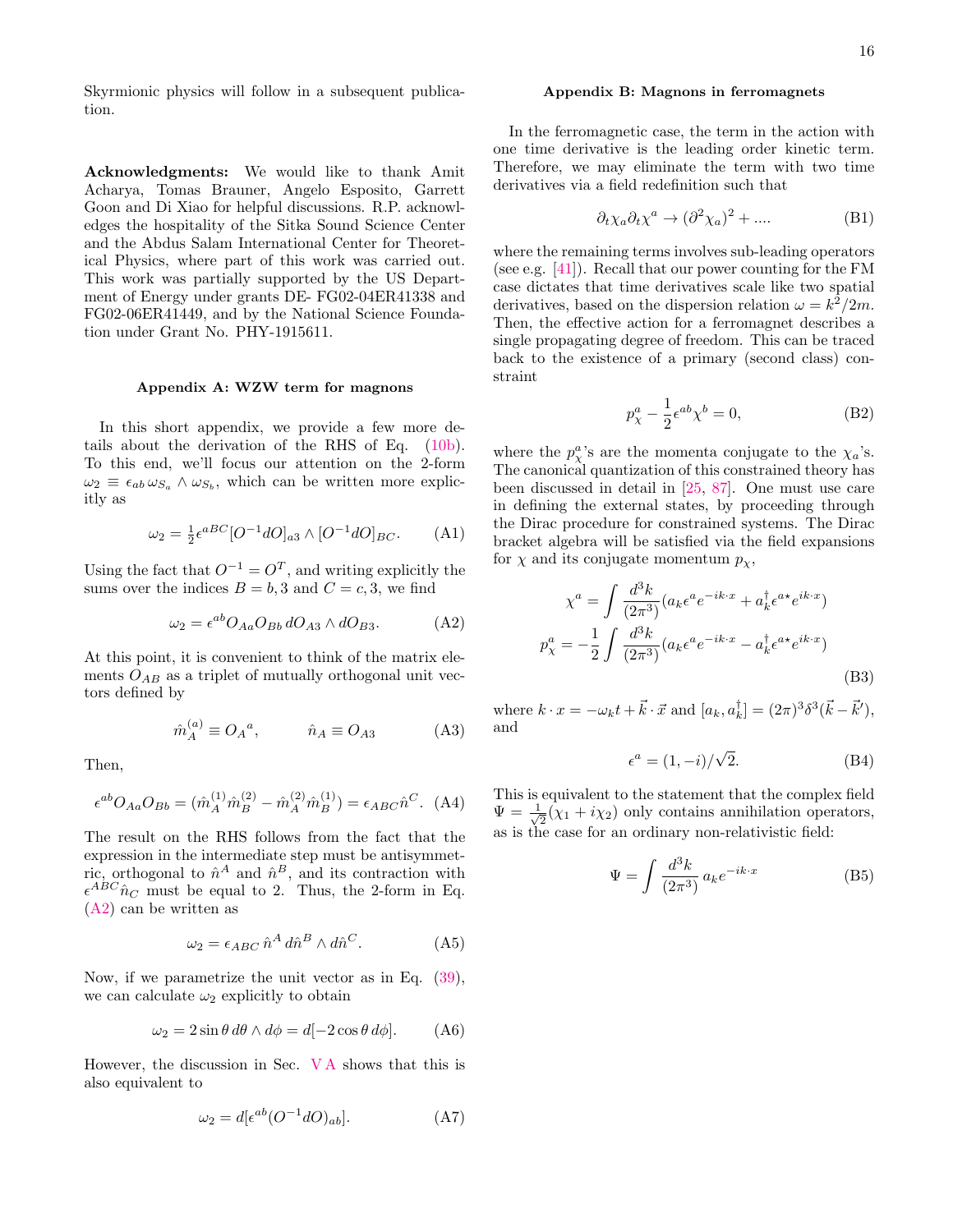- <span id="page-16-1"></span><span id="page-16-0"></span>[1] X. Wu, Z. Liu, and T. Luo, [Journal of Ap](https://doi.org/10.1063/1.5020611)plied Physics 123[, 085109 \(2018\),](https://doi.org/10.1063/1.5020611) eprint: https://doi.org/10.1063/1.5020611.
- [2] T.-M. Cheng and L. Li, [Journal of Magnetism and Mag](https://doi.org/https://doi.org/10.1016/j.jmmm.2007.04.010)[netic Materials](https://doi.org/https://doi.org/10.1016/j.jmmm.2007.04.010) 320, 1 (2008).
- [3] J. H. Kim and J. H. Han, Phys. Rev. B 76[, 054431 \(2007\).](https://doi.org/10.1103/PhysRevB.76.054431)
- [4] R. F. Sabiryanov and S. S. Jaswal, [Phys. Rev. Lett.](https://doi.org/10.1103/PhysRevLett.83.2062) 83, [2062 \(1999\).](https://doi.org/10.1103/PhysRevLett.83.2062)
- [5] R. SILBERGLITT, Phys. Rev. 188[, 786 \(1969\).](https://doi.org/10.1103/PhysRev.188.786)
- [6] A. Lord, Phys. Status Solidi B26, 717 (1968).
- [7] P. Erdŏs, Phys. Rev. 139[, A1249 \(1965\).](https://doi.org/10.1103/PhysRev.139.A1249)
- [8] A. I. Akhiezer, V. G. Bar'yakhtar, and M. I. Kaganov, [Soviet Physics Uspekhi](https://doi.org/10.1070/pu1961v003n04abeh003309) 3, 567 (1961).
- <span id="page-16-2"></span>[9] C. Kittel, Phys. Rev. **110**[, 836 \(1958\).](https://doi.org/10.1103/PhysRev.110.836)
- <span id="page-16-3"></span>[10] J. Oh, M. D. Le, H.-H. Nahm, H. Sim, J. Jeong, T. G. Perring, H. Woo, K. Nakajima, S. Ohira-Kawamura, Z. Yamani, Y. Yoshida, H. Eisaki, S. W. Cheong, A. L. Chernyshev, and J.-G. Park, [Nature Communications](https://doi.org/10.1038/ncomms13146) 7, [13146 \(2016\).](https://doi.org/10.1038/ncomms13146)
- <span id="page-16-36"></span>[11] A. Rückriegel, P. Kopietz, D. A. Bozhko, A. A. Serga, and B. Hillebrands, Phys. Rev. B 89[, 184413 \(2014\).](https://doi.org/10.1103/PhysRevB.89.184413)
- <span id="page-16-4"></span>[12] M. Agrawal, V. I. Vasyuchka, A. A. Serga, A. D. Karenowska, G. A. Melkov, and B. Hillebrands, [Phys.](https://doi.org/10.1103/PhysRevLett.111.107204) Rev. Lett. 111[, 107204 \(2013\).](https://doi.org/10.1103/PhysRevLett.111.107204)
- <span id="page-16-5"></span>[13] S. R. Coleman, J. Wess, and B. Zumino, [Phys.Rev.](https://doi.org/10.1103/PhysRev.177.2239) 177. [2239 \(1969\).](https://doi.org/10.1103/PhysRev.177.2239)
- [14] J. Callan, C. G., S. R. Coleman, J. Wess, and B. Zumino, Phys.Rev. 177[, 2247 \(1969\).](https://doi.org/10.1103/PhysRev.177.2247)
- [15] D. V. Volkov, Fiz. Elem. Chast. Atom. Yadra 4, 3 (1973).
- <span id="page-16-6"></span>[16] V. I. Ogievetsky, in X-th winter school of theoretical physics in Karpacz, Poland (1974).
- <span id="page-16-7"></span>[17] S. Pavaskar, R. Penco, and I. Z. Rothstein, to appear.
- <span id="page-16-8"></span>[18] D. E. Soper, *Classical Field Theory* (1976).
- [19] S. Dubovsky, T. Gregoire, A. Nicolis, and R. Rattazzi, [JHEP](https://doi.org/10.1088/1126-6708/2006/03/025) 03, 025, [arXiv:hep-th/0512260.](https://arxiv.org/abs/hep-th/0512260)
- <span id="page-16-9"></span>[20] A. Nicolis, R. Penco, and R. A. Rosen, [Phys.Rev.](https://doi.org/10.1103/PhysRevD.89.045002) D89, [045002 \(2014\),](https://doi.org/10.1103/PhysRevD.89.045002) [arXiv:1307.0517 \[hep-th\].](https://arxiv.org/abs/1307.0517)
- <span id="page-16-10"></span>[21] J. Kang and A. Nicolis, [JCAP](https://doi.org/10.1088/1475-7516/2016/03/050) 03, 050, [arXiv:1509.02942](https://arxiv.org/abs/1509.02942) [\[hep-th\].](https://arxiv.org/abs/1509.02942)
- <span id="page-16-11"></span>[22] C. P. Burgess, 11th Summer School and Symposium on Nuclear Physics (NuSS 98): Effective Theories of Matter (1) Seoul, Korea,June 23-27, 1998, [Phys. Rept.](https://doi.org/10.1016/S0370-1573(99)00111-8) 330, 193 [\(2000\),](https://doi.org/10.1016/S0370-1573(99)00111-8) [arXiv:hep-th/9808176 \[hep-th\].](https://arxiv.org/abs/hep-th/9808176)
- <span id="page-16-12"></span>[23] I. Low and A. V. Manohar, [Phys. Rev. Lett.](https://doi.org/10.1103/PhysRevLett.88.101602) 88, 101602 [\(2002\),](https://doi.org/10.1103/PhysRevLett.88.101602) [arXiv:hep-th/0110285 \[hep-th\].](https://arxiv.org/abs/hep-th/0110285)
- <span id="page-16-13"></span>[24] R. Penco, (2020), [arXiv:2006.16285 \[hep-th\].](https://arxiv.org/abs/2006.16285)
- <span id="page-16-15"></span>[25] S. Gongyo, Y. Kikuchi, T. Hyodo, and T. Kunihiro, Progr. Theor. Exp. Phys. 2016, [10.1093/ptep/ptw095](https://doi.org/10.1093/ptep/ptw095) (2016), 083B01.
- <span id="page-16-16"></span>[26] H. Leutwyler, Phys.Rev. **D49**[, 3033 \(1994\),](https://doi.org/10.1103/PhysRevD.49.3033) [arXiv:hep](https://arxiv.org/abs/hep-ph/9311264)[ph/9311264 \[hep-ph\].](https://arxiv.org/abs/hep-ph/9311264)
- [27] J. M. ROMÁN and J. SOTO, [International Journal of](https://doi.org/10.1142/S0217979299000655) [Modern Physics B](https://doi.org/10.1142/S0217979299000655) 13, 755 (1999), publisher: World Scientific Publishing Co.
- [28] C. P. Hofmann, [Phys. Rev. B](https://doi.org/10.1103/PhysRevB.60.388) 60, 388 (1999), [arXiv:cond](https://arxiv.org/abs/cond-mat/9805277)[mat/9805277.](https://arxiv.org/abs/cond-mat/9805277)
- <span id="page-16-17"></span>[29] S. M. Radošević, [Annals of Physics](https://doi.org/https://doi.org/10.1016/j.aop.2015.08.003) **362**, 336 (2015).
- <span id="page-16-14"></span>[30] E. Ivanov and V. Ogievetsky, Teor.Mat.Fiz. 25, 1050 (1975).
- <span id="page-16-18"></span>[31] G. Goon, K. Hinterbichler, A. Joyce, and M. Trodden, [JHEP](https://doi.org/10.1007/JHEP06(2012)004) 1206, 004, [arXiv:1203.3191 \[hep-th\].](https://arxiv.org/abs/1203.3191)
- <span id="page-16-20"></span>[32] E. D'Hoker and S. Weinberg, [Phys.Rev.](https://doi.org/10.1103/PhysRevD.50.R6050) D50, R6050 [\(1994\),](https://doi.org/10.1103/PhysRevD.50.R6050) [arXiv:hep-ph/9409402 \[hep-ph\].](https://arxiv.org/abs/hep-ph/9409402)
- <span id="page-16-19"></span>[33] L. V. Delacrétaz, A. Nicolis, R. Penco, and R. A. Rosen, [Phys. Rev. Lett.](https://doi.org/10.1103/PhysRevLett.114.091601) 114, 091601 (2015), [arXiv:1403.6509](https://arxiv.org/abs/1403.6509) [\[hep-th\].](https://arxiv.org/abs/1403.6509)
- <span id="page-16-21"></span>[34] S. Deser, [Gen. Rel. Grav.](https://doi.org/10.1007/BF00759198) 1, 9 (1970), [arXiv:gr](https://arxiv.org/abs/gr-qc/0411023)[qc/0411023.](https://arxiv.org/abs/gr-qc/0411023)
- <span id="page-16-22"></span>[35] A. Esposito, R. Krichevsky, and A. Nicolis, [JHEP](https://doi.org/10.1007/JHEP11(2020)021) 11, [021,](https://doi.org/10.1007/JHEP11(2020)021) [arXiv:2004.11386 \[hep-th\].](https://arxiv.org/abs/2004.11386)
- <span id="page-16-23"></span>[36] L. Landau and E. Lifshitz, Phys. Z. Sowjetunion 8, 101 (1935).
- <span id="page-16-24"></span>[37] C. R. Galley, [Phys. Rev. Lett.](https://doi.org/10.1103/PhysRevLett.110.174301) **110**, 174301 (2013), [arXiv:1210.2745 \[gr-qc\].](https://arxiv.org/abs/1210.2745)
- <span id="page-16-25"></span>[38] A. Nicolis, R. Penco, F. Piazza, and R. A. Rosen, [JHEP](https://doi.org/10.1007/JHEP11(2013)055) 11[, 055,](https://doi.org/10.1007/JHEP11(2013)055) [arXiv:1306.1240 \[hep-th\].](https://arxiv.org/abs/1306.1240)
- [39] H. Watanabe, T. Brauner, and H. Murayama, [Phys. Rev.](https://doi.org/10.1103/PhysRevLett.111.021601) Lett. 111[, 021601 \(2013\),](https://doi.org/10.1103/PhysRevLett.111.021601) [arXiv:1303.1527 \[hep-th\].](https://arxiv.org/abs/1303.1527)
- <span id="page-16-26"></span>[40] G. Cuomo, A. Esposito, E. Gendy, A. Khmelnitsky, A. Monin, and R. Rattazzi, JHEP 21[, 068,](https://doi.org/10.1007/JHEP02(2021)068) [arXiv:2005.12924 \[hep-th\].](https://arxiv.org/abs/2005.12924)
- <span id="page-16-27"></span>[41] I. Z. Rothstein (2003) [arXiv:hep-ph/0308266.](https://arxiv.org/abs/hep-ph/0308266)
- <span id="page-16-28"></span>[42] B. Grinstein and I. Z. Rothstein, [Phys. Rev. D](https://doi.org/10.1103/PhysRevD.57.78) 57, 78 [\(1998\),](https://doi.org/10.1103/PhysRevD.57.78) [arXiv:hep-ph/9703298.](https://arxiv.org/abs/hep-ph/9703298)
- <span id="page-16-29"></span>[43] E. Abrahams and C. Kittel, Phys. Rev. 88[, 1200 \(1952\).](https://doi.org/10.1103/PhysRev.88.1200)
- [44] C. Kittel and E. Abrahams, [Rev. Mod. Phys.](https://doi.org/10.1103/RevModPhys.25.233) 25, 233 [\(1953\).](https://doi.org/10.1103/RevModPhys.25.233)
- [45] M. Kaganov and V. Tsukernik, Sov. Phys. JETP 36, 151 (1959).
- <span id="page-16-30"></span>[46] S. Streib, N. Vidal-Silva, K. Shen, and G. E. W. Bauer, Phys. Rev. B 99[, 184442 \(2019\).](https://doi.org/10.1103/PhysRevB.99.184442)
- <span id="page-16-31"></span>[47] S. F. Maehrlein, I. Radu, P. Maldonado, A. Paarmann, M. Gensch, A. M. Kalashnikova, R. V. Pisarev, M. Wolf, P. M. Oppeneer, J. Barker, and T. Kampfrath, [Science](https://doi.org/10.1126/sciadv.aar5164) Advances 4[, eaar5164 \(2018\).](https://doi.org/10.1126/sciadv.aar5164)
- <span id="page-16-32"></span>[48] L. Graf and G. Schaack, Zeitschrift für Physik B Con[densed Matter](https://doi.org/10.1007/BF01312877) 24, 83 (1976).
- [49] S. Zhang, G. Go, K.-J. Lee, and S. K. Kim, [Phys. Rev.](https://doi.org/10.1103/PhysRevLett.124.147204) Lett. 124[, 147204 \(2020\).](https://doi.org/10.1103/PhysRevLett.124.147204)
- <span id="page-16-33"></span>[50] T. T. Mai, K. F. Garrity, A. McCreary, J. Argo, J. R. Simpson, V. Doan-Nguyen, R. V. Aguilar, and A. R. H. Walker, Science Advances 7[, eabj3106 \(2021\).](https://doi.org/10.1126/sciadv.abj3106)
- <span id="page-16-34"></span>[51] H. Adachi, K.-i. Uchida, E. Saitoh, J.-i. Ohe, S. Takahashi, and S. Maekawa, [Applied Physics Letters](https://doi.org/10.1063/1.3529944) 97, [252506 \(2010\).](https://doi.org/10.1063/1.3529944)
- [52] K. Uchida, T. Ota, H. Adachi, J. Xiao, T. Nonaka, Y. Kajiwara, G. E. W. Bauer, S. Maekawa, and E. Saitoh, [Jour](https://doi.org/10.1063/1.4716012)[nal of Applied Physics](https://doi.org/10.1063/1.4716012) 111, 103903 (2012).
- <span id="page-16-35"></span>[53] T. Kikkawa, K. Shen, B. Flebus, R. A. Duine, K.-i. Uchida, Z. Qiu, G. E. W. Bauer, and E. Saitoh, [Phys.](https://doi.org/10.1103/PhysRevLett.117.207203) Rev. Lett. 117[, 207203 \(2016\).](https://doi.org/10.1103/PhysRevLett.117.207203)
- <span id="page-16-37"></span>[54] A. G. Gurevich and G. A. Melkov, Magnetization oscillations and waves (CRC press, 2020).
- [55] C. M. Landis, [Journal of the Mechanics and Physics of](https://doi.org/https://doi.org/10.1016/j.jmps.2008.05.004) Solids 56[, 3059 \(2008\).](https://doi.org/https://doi.org/10.1016/j.jmps.2008.05.004)
- [56] R. Jaafar, E. M. Chudnovsky, and D. A. Garanin, [Phys.](https://doi.org/10.1103/PhysRevB.79.104410) Rev. B 79[, 104410 \(2009\).](https://doi.org/10.1103/PhysRevB.79.104410)
- <span id="page-16-38"></span>[57] J. B. Alblas, in Mechanics of Generalized Continua, edited by E. Kröner (Springer Berlin Heidelberg, Berlin, Heidelberg, 1968) pp. 350–354.
- <span id="page-16-39"></span>[58] M. Beneke and V. A. Smirnov, [Nucl. Phys. B](https://doi.org/10.1016/S0550-3213(98)00138-2) 522, 321 [\(1998\),](https://doi.org/10.1016/S0550-3213(98)00138-2) [arXiv:hep-ph/9711391.](https://arxiv.org/abs/hep-ph/9711391)